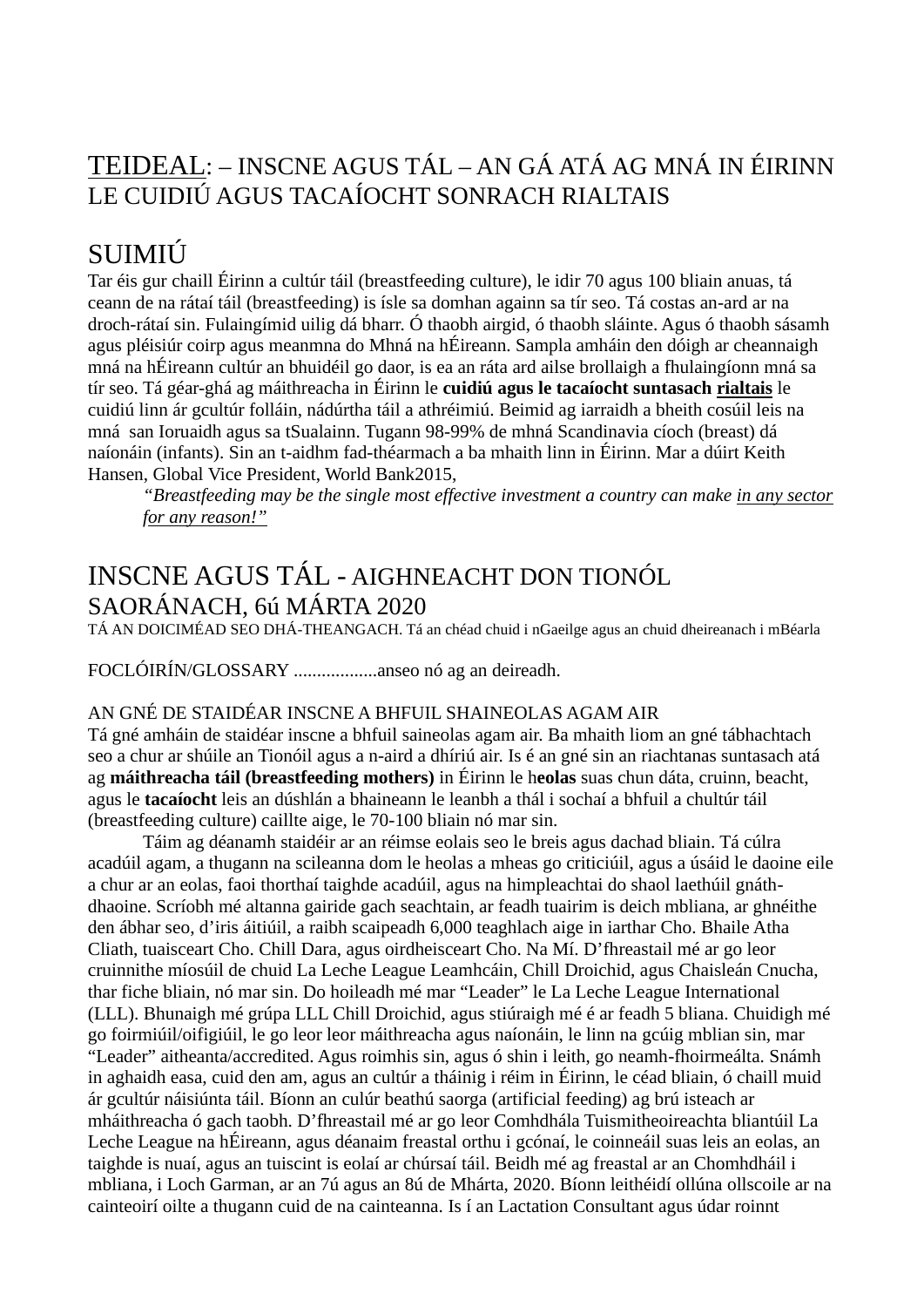leabhar Nancy Mohrbacher, as na Stáit Aontaithe Keynote Speaker na bliana seo. Beidh cupla céad tuismitheoirí, agus cupla scór banaltraí, mná chabhartha, agus proifisiúnaithe sláinte eile i láthair, agus gheobhaidh siadsan CERPS as freastal ar chuid de na léachtanna/seisiúin/presentations. Tá aitheantas oifigiúil ag La Leche League International, ó 1986, ón World Health Association, agus ó UNICEF, mar "the world's foremost authority on breastfeeding." Is le fíricí (facts), agus ní le tuairimí, atá mé ag déíleáil, sa pháipéar seo.

## CÉN FÁTH A BHFUIL AN CUIDIÚ SIN AG TEASTÁIL Ó MHÁITHREACHA, AGUS ÓNA LUCHT TACAÍOCHTA?

Nuair a chaill Éirinn a cultúr táil, idir 70 agus 100 bliain ó shin, (ní thar oíche a chaill muid é), bhí an-droch-éifeacht aige ar shláinte máithreacha agus naíonáin, agus ar shláinte an phobail i gcoitinne. Tá impleachtaí an-mhór, an-fhorleathan, an-domhain, agus an-leanúnach ag an fhíric sin. Níl an t-eolas sin ach ag fíor-bheagán de phobal na tíre. Ní thuigeann formhor an phobail, ná formhór ár gcuid proifisiúnaithe sláinte, an rud luachmhar atá caillte againn. Ní thuigeann siad an méid a chosnaíonn sé, ní amháin ar mháithreacha agus ar pháistí, ach fiú ar cháin-íocóirí. Féach na figiúiri in *"The Politics of Breastfeeding"* le Gabrielle Palmer. Tháinig cultúr mínádúrtha saorga cothú linbh i réim, de réir a chéile, in Éirinn, le linn an ama sin. Níl an t-eolas ná na scileanna ag máithreacha anois, (ná ní raibh le cupla scór bliain) faoi chothú nádúrtha a naíonán ag a mbrollach, mar go bhfuil sé ligthe i ndearmad agus an buidéal tagtha i réim sa tír. Agus sin suas le trí ghlúin ó shin. Nó níos mó, fiú. Tá go leor teaghlaigh in Eirinn atá ar an chúigiú glúin de chothú saorga/artificial. Ní hiad máithreacha amháin, ná a máithreacha féin, a chaill an cultúr sin. Chaill dochtúirí agus banaltraí é. Chaill mná chabhartha é, agus go leor eile de na proifisiúnaithe a dhéanann freastal ar mhná torracha, mar shampla neonatologists agus paediatricians. Agus, thar aon dream eile, tá an t-eolas agus na scileanna caillte, anois, ag na sean-mháithreacha, na haintíní, agus na mná eile a thugann cuidiú agus tacaíocht, comhairele agus ugach do mháithreacha úra, sa bhaile, sa chomharsanacht, agus sa phobal. Tháinig mí-eolas agus pisreoga sa bhealach fosta, cuid acu sean go maith, agus cuid acu níos lú na céad bliain ar an fhód. Agus rudaí ar nós "rún" na nDeartháireacha Chamberlen sa Fhrainc, an *obstetric forceps.* Gan trácht ar dhá ghluaiseacht ollmhór, a mhill an cultúr nádúrtha, traidisiúnta táil. Is é an chéad cheann an *"medicalisation of childbirth",* a thug máithreacha go dtí dochtúirí agus oispidéil le clann a bhreith. An dara hAthrú Mór, sin teacht i réim an bhuidéil, agus an "bhainne" saorga ("formula") do naíonáin. Thosaigh an t-athrú sin roimh dheireadh an 19ú céad. Foilsíodh alt le gairid san Irish Times faoin ghearán leitheadach a bhí ag dochtúirí faoi seo in oispidéal an Rotunda san 19ú céad .............. Chonaic na dochtúirí an dochar millteanach a bhí an "bainne" saorga (breastmilk substitutes) ag déanamh do mháithreacha agus do pháistí. Ach fiú an t-am sin, ni raibh mórán a bhí siad ábalta a dhéanamh faoi. Fiú céad bliain eile, tá aineolas, mí-eolas, mí-thuiscint, séanadh, agus easpa eolais leitheadach, fiú i measc na speisialtóirí a thugann aire do mháithreacha agus do naíonáin. Is beag nár dhíothaigh an dá rud sin cothú nádúrtha naíonán, agus cumhacht máithreacha agus mná chabhartha ag cuidiú le máithreacha, le saolú agus beathú naíonán. Inniu féin, tá ceann de na rátaí cothú nádúrtha is ísle sa domhan againn in Éirinn. [Tá an Bhreatain fiú níos ísle.] Bhí ár gcultúr cothú linbh caillte againn, agus tá fós, cé go bhfuil daoine iontacha ag obair go crua ag iarraidh an "t-Athrú Creidimh" a thiontú thart, agus ár gcultúr nádúrtha a athréimiú. Tuilleadh faoi sin thíos.

## TIONCHAR INSCNE AR AN ATHRÚ MÓR

Tá sé seo tuigthe, agus níl, le fada an lá. Níor tuigeadh, go fóill, dáiríre, an t-eolas, an taithí, na scileanna, agus an tuiscint a bhí ag mná a thug cíoch do pháistí, ó ghlúin go glúin, nuair a bhí cultúr nádúrtha an táil faoi fhlosc, agus faoi bhláth in Éirinn. Níor tuigeadh, go fóill, an méid a cailleadh, nuair a cailleadh an cultúr sin. Is **ag na mná** a chothaigh a bpáistí a bhí an saibhreas eolais, scileanna, etc. Níor thug mórán daoine, seachas na dochtúirí sin sa Rotunda, tábhacht an chultúir a bhí á chailleadh. Go dtí go raibh sé ró-mhall é a tharrtháil. Bhí finscéalta agus teoirící craiceáilte gan dealramh an-fhairsing, leis an Athrú Mór. Tá cuid acu a gcreideann daoine go diongbhálta iontu inniu féin! Chuir na finscéalta agus na "hairteagail creidimh" sin na táirngí deireanacha i gcónair ár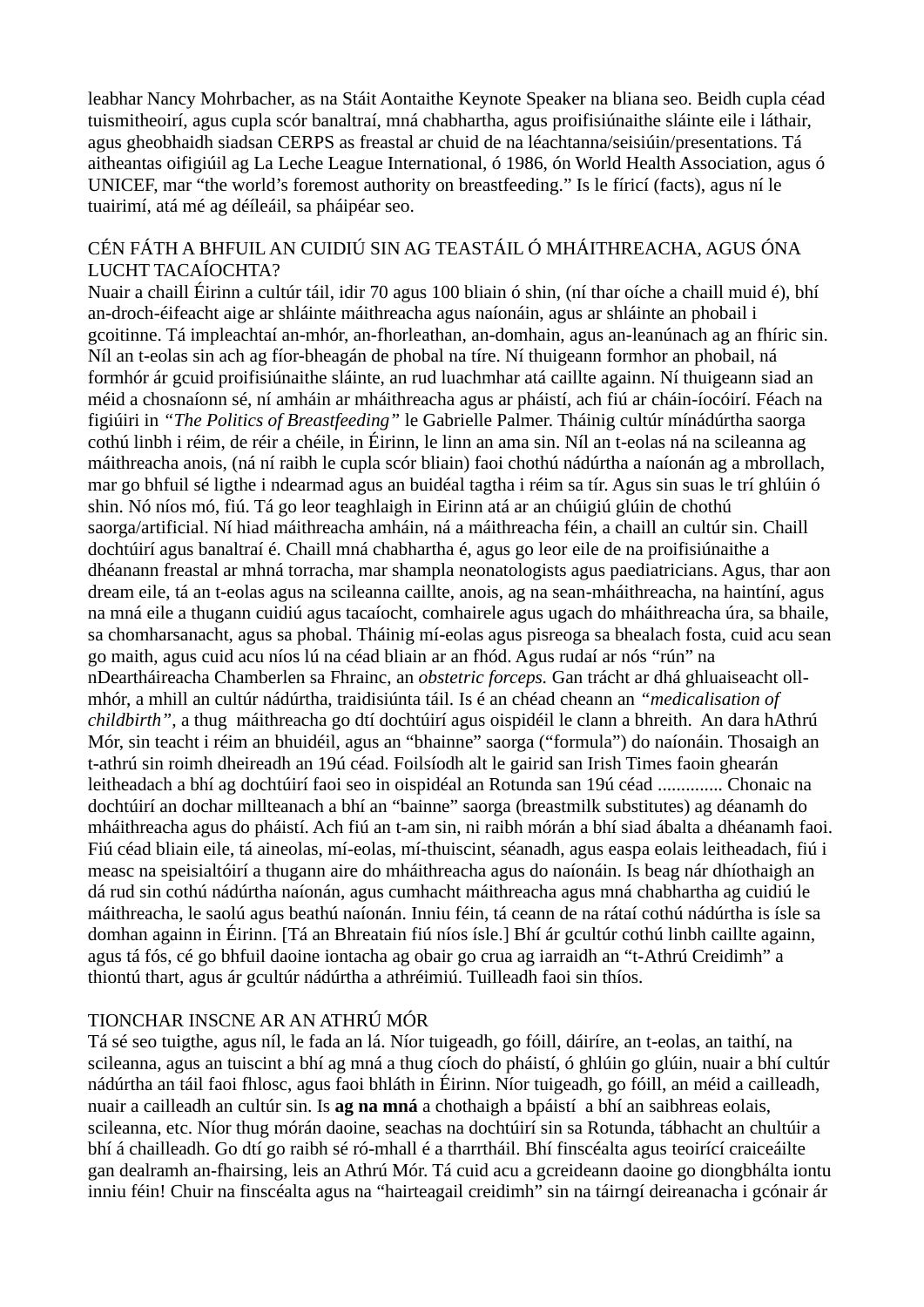gcultúir táil. Agus is maith atá 's ag na mná atá ag obair go deonach le cuidiú leis an mionlach beag ban a bhí fós ag iarraidh a naíonáin a chothú go nádúrtha, le trí scór bliain anuas, é. Bhí a mhodh féin, a loighic féin, a nósanna féin, agus go leor rudaí úra eile, ag dul leis an Athrú Mór. Agus ba dúshlán do-sháraithe é ag go leor de na dochtúirí, banaltraí, mná chabhartha, agus teaghlaigh agus cairde na máithreacha na deacrachtaí úra seo a shárú. Is tragóid é atá imithe faoi thost, faoi choim, faoi rún, agus ................... Agus is **mar gur mná a choinnigh beo é le idir 3 agus 4 mhilliún bliain é, a tharla sin. Ní raibh sé ar chumas na bhfear an tragóid seo a chosc. Bhí an buidéal níos tréine ná iad! Agus an cultúr úr a d'fhás leis.**

DÁ MBEADH 'S AG NA MNÁ AGUS NA FIR CHOMH SIMPLÍ IS A BHEADH SÉ NAÍONÁN A BHEATHÚ, DÁ MBEADH AN MUINÍN, AN T-EOLAS, AN TUISCINT, AGUS AN TACAÍOCHT ACU .......................

ACH BHÍ NÁMHAID EILE ACU NÁMHAID DHORCHA, MÍMHORÁLTA, AR CHUMA LEIS BEATHA NO SLÁINTE NAÍONÁN NA MÁITHREACHA. BA É AN NÁMHAID SIN, THAR AON RUD EILE, AN MARGADH ÚR A BHÍ ANN ANOIS DO *BREASTMILK SUBSTITUTES* Tá gearr-chuntas ag an údar Gabrielle Palmer, ina leabhar beag *"Why Breastfeeding Matters".* Ta cuntas níos iomláine aici sa bhunleabhar *"The Politics of Breastfeeding – When Breasts Are Bad for Business."* Tá an leabhar seo chomh scanrúil, agus chuir sé oiread sin feirge orm é a léamh, nach dtiocfadh liom é a chríochnú ar feadh na mblianta. Scannal i ndiaidh scannail, bréaga i ndiaidh bréaga, náire i ndiaidh náire, samhnas i ndiaidh samhnais, gur deacair an droch-scéal seo uilig a shlogadh. Tuilleadh faoin dá leabhar seo, agus faoi Gabrielle Palmer, thíos.

### "An t-ATHRÚ CREIDIMH"\*

Sin an cur síos a rinne duine éigin ar an Athrú Suntasach ins an dóigh a gcothaítear naíonáin nua bheirthe, don chéad bhliain nó dhó, a tharla le linn an chéid seo caite, in Iarthar domhan. Tugaim "An t-Athrú Creidimh" air, go magúil. Ach ní haon scéal grinn é. Ach a dhearg-mhalairt. An "tAthrú Creidimh", sa chéad seo chaite, leanann sé ar aghaidh, gan ach fíor-bheagán athrú, ó sin. Ní cuimhin liom cá bhfaca mé an ráiteas sin, ná cé dúirt é, ach is cinnte go bhfuil fírinne áirithe ag baint leis. Mar a dúirt mé thuas tá impleachtaí an-mhór agus an-trom-chúiseach ar fad ag baint leis. Tá impleachtaí ann sna réimsí seo a leanas: polaitíocht, cúrsaí sóisialta agus cultúrtha, cúrsaí pearsanta, .......... agus thar aon rud eile, cúrsaí sláinte.

\*An t-Athrú Creidimh a thugtar, i dtéacsleabhair staire Gaeilge ar an Reformation.

#### CÉ GO BHFUIL NEART EOLAIS AGUS TACAÍOCHT AR FÁIL DO MHÁITHREACHA, NÍ LOIRGÍONN A BHFORMHÓR É ÓN DREAM IS FEARR A d TIG LEO CUIDIÚ LEO, MAR NACH DTUIGEANN SIAD AN GÁ, NA BUNTÁISTÍ, AGUS AN FHÁILTE A CHUIRFEAR **ROMPU**

Tá máithreacha ag brath anois ar eolas a chuartú iad féin. Ní hé amháin go gcaithfidh siad an t-eolas agus na scileanna sin a chuartú iad féin, ach caithfidh siad é a lorg ón mhionlach beag bídeach ban (is mná a bhformhór) a bhfuil an saibhreas sin acu. Thiocfadh le turas fada bóthair a bheith i gceist. Fuair mé féin glaoch ó Washington uair amháin. Agus fuair mé glaoch o shagart ag iarraidh cuidiú dá bhean tí! Níl formhór ár ndochtúirí ábalta cuidiú le máithreacha. Gach seans go gcuirfidh an fhiric sin a sáith iontais ar mo léitheoirí. Léiríon torthai staidéir a rinne an eagraíocht *World Breastfeeding Trends Initiative* gur sin fírinne an scéil, ar an droch-uair. Bhí aicmí éagsúla a chuidíonn le máithreacha faoi scrúdú sa staidéar sin. Féach thíos *Wbi.*

AN CREIDEAMH ATA AG MÁITHREACHA GO DTABHARFAR GACH CUIDIÚ AGUS GACH EOLAS DÓIBH SAN IONAD MÁITHREACHAIS, NUAIR A SAOLÓFAR A LEANBH. Ta go leor máithreacha annagus sin an rud a chreideann siad. Da mba mar sin atá, ní bheadh aon ghá leis an Aighneacht seo uaimse. Ach, ar an drochuair, is fada o bheith fior é. A mhalairt ar fad, dáiríre. Agus ní thuigeann ach fíor-bheagán sa tír, gur mar sin atá. Agus nach ar aon duine ná grúpa atá an locht.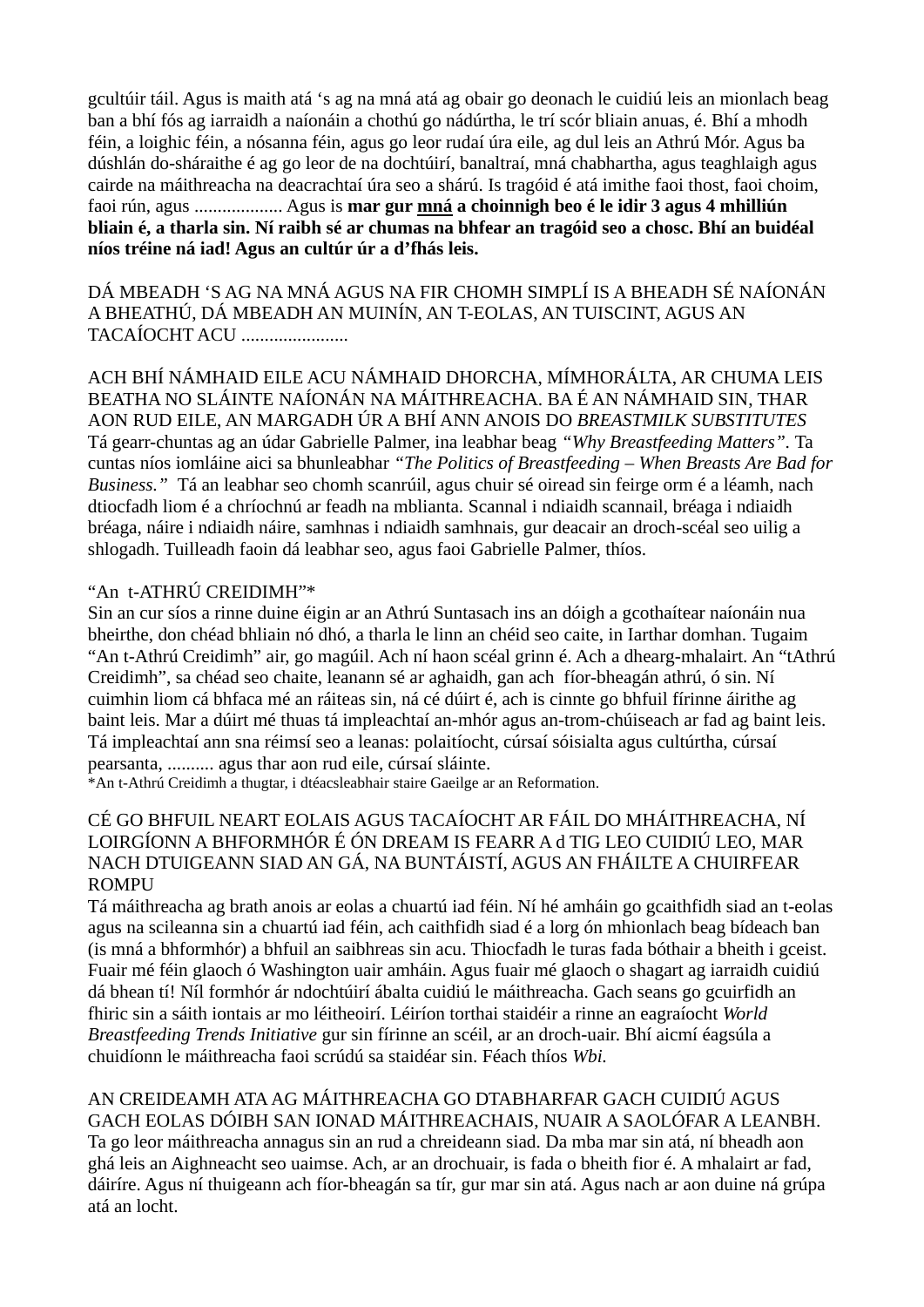#### CÉN DÓIGH AR THARLA AN DROCH-STAID SEO?

Bheadh sé chomh díchéillí ag duine ceist a chur cén doigh ar tharla go bhfuil oiread othair ag fanacht ar leaba in oispidéil na hÉireann, nó ar choinní! Is scéal an-bhrónach é, agus an dochar uilig atá ag tarlú dá bharr, ach tá a scéal seo i bhfad ró-fhada le haithris anseo. Go hachomair, is mar nár cuireadh oiliúint chruinn, ............. ar na dochtúirí, agus ar na proifisiúinaithe sláinte eile a thugann aire do mháithreacha agus dá naíonáin. Tá gnéithe eile ar nós cumhacht na noll-chomhlachtaí a chuireann "breastmilk substitutes" ar an margadh, agus an mhargáíl mí-ionraice, neamh-eiticiúil a bhrúnn na táirgí sin fiú ar dhochtúirí agus ar oispidéil máithreachais. Tuilleadh faoi seo thíos. An réimse eolais is mó ar gá oiliúint cuí a chur ar dhochtúirí, etc., is é sin an dóigh a n-oibríonn diúl agus tál. Agus *nach n-oibríonn!* Tá mí-eolas i réim go láidir sna hoispidéil, d'ainneoin dícheall na ndaoine atá ag iarraidh eolas beacht, cruinn, eolaíoch a chur ina áit. Is snámh in aghaidh easa é! Cé go bhfuil an scéal ag bisiú beagáinín**, tá go leor proifisiúnaithe sláinte aineolach faoin réimse eolais sin uilig.** Bíonn ar go leor máithreacha dul i muinín dochtúirí, banaltraí, agus proifisiúnaithe sláinte eile. An deacracht is mó faoi seo, ná nach bhfuil an taithí, an oiliúint, an tuiscint, ná na scileanna, ag a bhformhór le cuidiú le máithreacha. Agus níos measa fós, **ní thuigeann máithreacha sin. Ná ní thuigeann na proifisiúnaithe sláinte nach dtuigeann siad**. Agus go bhfuil siad fíor-aineolach ar na cúrsaí seo. Ní hionann ar chor ar bith an t-eolas ná na scileanna atá riachtanach do phroifisiúnaithe atá ag cuidiú le máthair táil, agus na cinn atá riachtanach don mhórlach mór de mháithreacha in Éirinn, ar leis an bhuidéal atá siad ag cothú a naíonán. Go bhfios dom, níl ach tír amháin a bhfuil cuntas sách iomlán foilsithe faoi, ó thaobh cailliúint a gcultúr táil, agus teacht i réim an bhuidéil. Is í an tír sin An Astráil. Is é an cuntas sin, leabhar breá Maureen Minchin, *Breastfeeding Matters .....*

## NÍ THUIGEANN NA PROIFISIÚNAITHE SLÁINTE NACH DTIG LEO CUIDIÚ LE MÁITHREACHA LEIS AN "HOW TO"

Agus **ní thuigeann siad nach dtuigeann siad**. Cé go bhfuil cúrsaí ag feabhsú, go fada, fadálach, léirigh taighde a rinne an eagraíocht *World Breastfeeding Trends Initiative* (WB*i*) an fhíric sin go suntasach roinnt blianta ó shin. Féach thíos *"World Breastfeeding Trends".* Buíochas do Dhia, agus buíochas go speisialta do La Leche League International, tá eolas agus oiliúint níos fearr á thabhairt do phroifisiúnaithe le blianta beaga anuas. Tá céimeanna an-phraicticiúla glactha ag an World Health Organisation agus ag UNICEF (i dteannta a chéile go minic) le cúrsaí oiliúna a chur ar fáil le feabhas a chur ar an oiliúint do dhochtúirí, do mhná cabhartha, agus do phroifisiúnaithe sláinte eile. Féach thíos.

#### TAIGHDE *AN "WORLD BREASTFEEDING TRENDS INITIATIVE"* AGUS AN T-AINEOLAS SCANRÚIL A LÉIRÍONN SÉ I MEASC DOCHTÚIRÍ AGUS PROIFISIÚNAITHE SLÁINTE EILE

### DÁ MHÉID EOLAIS AGUS OILIÚNA ATÁ AG DUINE, NÁ AG GRÚPA, NÍ LEOR É. TÁ RUDAÍ EILE I BHFAD NÍOS TÁBHACHTAI NÁ **EOLAS**, SA CHÁS SEO

Cineáltas, ugach, croí mór maith, gríosú, scileanna pearsanta daonna, agus am, thar aon rud eile, tá na rudaí seo i bhfad níos tábhachtai ná eolas – dá thábhachtai é. Ní hé nach bhfuil na cáilíochtai seo ag proifisiúaithe sláinte. Ach tá an t-am ag na cuiditheoiri deonacha le bheith ansin le máithreacha, agus le cuidiú agus tacaíocht **leanúnach** a thabhairt dóibh. Mura bhfuil eolas, féinmhuinín, creideamh, agus muinín ina cumas féin ag an mháthair, ní thabharfaidh an t-eolas uilig sa domhan an cumas di a bheith *"Breastfeeding in a Bottlefeeding Society"* (téama comhdhála proifisiúnaaithe sláinte i bPáirc an Chrócaigh, roinnt blianta ó shin.) Dá mhéid eolais atá ag na proifisiúnaithe ar an taighde, ar na staitisticí, ar an eolas acadúil, na buntáistí, etc., is rud eile ar fad cíoch a thabhairt do leanbh. Tá cothú saorga linbh le buidéal chomh difriúil sin ón chothú nádúrtha, go fisiciúil, go cultúrtha, agus go speisialta ó thaobh an ghréasán teaghlaigh, cairde, agus cuiditheoirí (proifisiúnta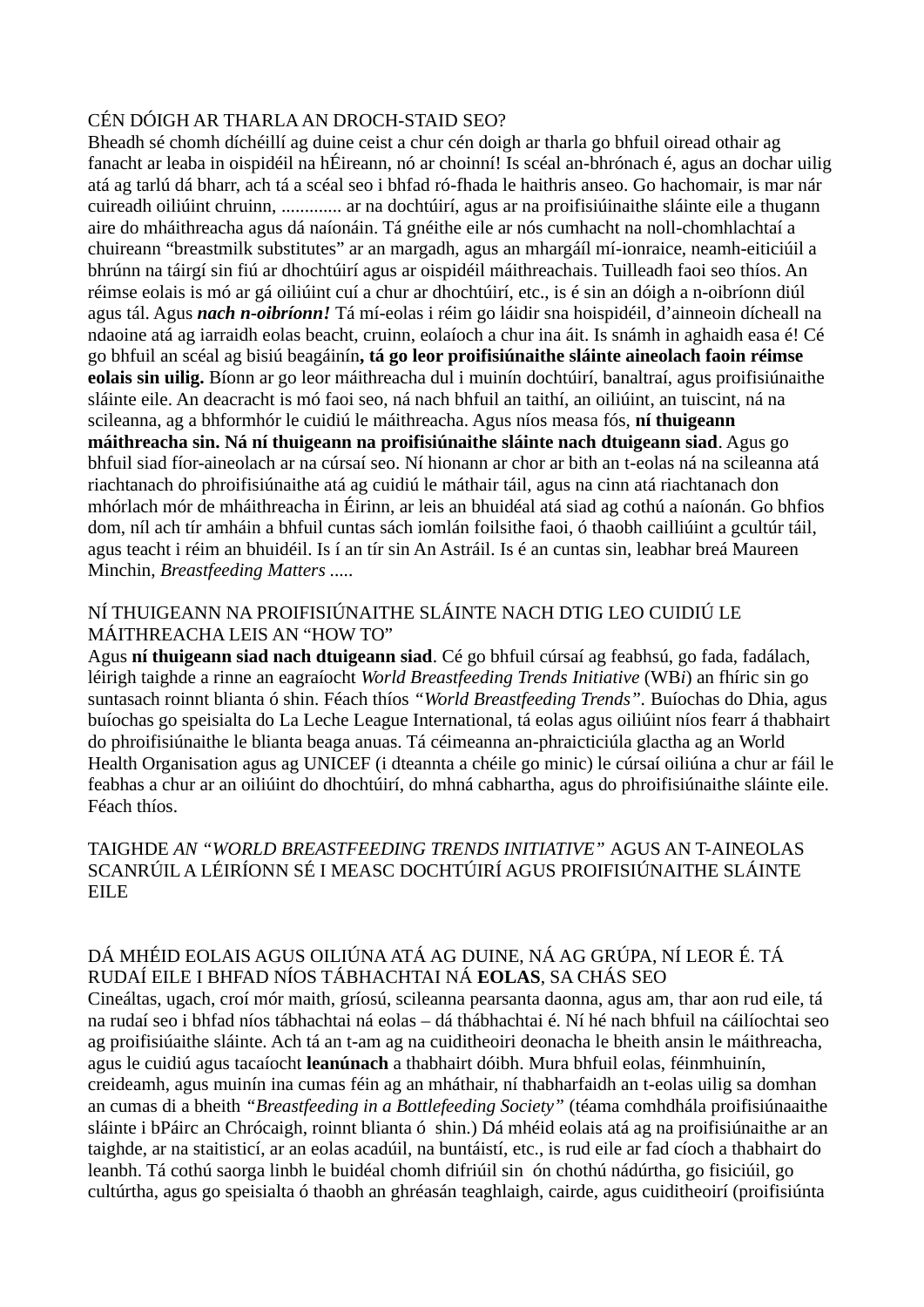agus deonach) a bhaineann le cothú saorga, gur dúshlán an-mhór don mháthair an rogha nádúrtha a dhéanamh, agus leanstan uirthi leis, d'ainneoin na ndeacrachtaí móra (the biologically normal versus the culturally normal). Ní hé go bhfuil sé deacair go fisiciúil, leanbh a bheathú ar an chioch. Is é an áit a bhfuil na deacrachtai ná sa chultúr "úr" (le 70-100 bliain) beathú saorga leanbh, san eolas, san mhí-eolas, sna gnéithe go léir den chultúr sin ar bréaga iad, san dúshlán mór atá ann do mháthair úr, agus athair úr, aghaidh a thabhairt ar an chultúr sin, leo féin féin, gan eolas ceart, gan tuiscint ceart, gan cuidiú ná tacaíocht cheart, agus gan féinmhuinín láidir, agus go leor cáilíochtaí eile. Déanann na gnéithe seo uilig *undermining* ar an chumas nádúrtha, ar an dúil nádúrtha, agus ar an cheart nádurtha ata ag tuismitheoiri úra an rogha nádúrtha a dhéanamh, as sult agus sásamh a bhaint as an chinneadh sin, agus as eispéireas sásúil, pléisiúrtha a bheith acu agus iad ina bhun. Ní thuigeann a muintir, a gcuiditheoirí – idir phroifisiúnaithe, gaolta, cairde, comharsana, agus cuiditheoiri deonacha ar nós La Leche League Leaders............. go bhfuil a dtuiscint, a gcuid aineolais, etc. etc. ag baint óna muinín, a gcumas, a sástacht, a ndúil, a sásamh, a n-éifeacht, agus a "success". Tá léargus (an-bheag) de chomh mór is a chuireann cailliúint ár gcultúr táil isteach ar mháithreacha agus ar aithreacha úra, sa chéad mhír eile.

#### AN CULTÚR AGUS AN NÁIRE

Tá sé aisteach go bhfuil dhá bhrí leis an fhocal "náire " sa Ghaeilge atá contrártha ar fad lena chéile. Cillaíonn "náire" shame, modesty, shy, ......... Ciallaíonn an focal náireach shy, modest, timid, .......... Agus ciallaionn "mí-náireach" shameless. "Field day" do na síceolaithe!

In aon phlé faoi chailliúint ár gcultúr táil, agus teacht i réim don chultúr saorga, mí-nádúrtha a tháinig ina áit, caithfear cotadh ............./"embarrassment" a lua go speisialta.

#### CÓRAS NA n-OISPIDÉAL MÁITHREACHAIS – BÁS AN CHULTÚIR TÁIL

Is scéal i bhfad ró-fhada an scéal seo le haithris anseo. [Léigh leabhar Maureen Minchin, agus beidh tuairim mhaith agat.] Ach tá sé an-tábhachtach go dtuigfimis an dochar millteanach ata déanta ag oispidéil máithreachais, ag dochtúiri, banaltraí, mná chabhartha, don chultúr táil a bhí againn, agus don cheann atáimid ag iarraidh a athréimniú. Ní d'aon-ghnó a rinne aone duine acu sin scrios ar gach seans a bhi ag formhór ár máithreacha tál go sásúil, go héifeachtach, agus go pléisiúrtha. An réimeas nósanna, agus go háirithe an réimeas creidimh, a tháinig in áit an sean-chultúr táil, bhí sé bunaithe ar aineolas agus ar mhi-eolas forleathan faoin dóigh a n-oibríonn an tál. Mar shampla, dá mhinicí agus dá fhaide a cuirtear an leanbh ar an gcíoch, is ea is mó bainne a bheas ag an mháthair. Sin dearg-chontráracht na tuisceana a bhi – agus atá – i réim tar éis an "Athrú Creidimh". Is é diúl an linbh a chuireann an soláthar bainne ar fáil.

#### AN T-ATHRÉIMIÚ FADA FADÁLACH

Tá an t-eolas cruinn, ceart, beacht, ag teacht chun cinn, de réir a chéile. Tá grúpai beaga againn atá ar an eolas le dachad nó le seachtó bliain, tá sé pianmhar oiread sin máithreacha, a bhi ag iarraidh a naíonáin a chothú iad féin, ach nár éirigh leo. Rinne muid ár ndicheall, go deonach, cuidiú le máithreacha thart orainn, agus d'éirigh linn i gcásanna áirithe. **d'ainneoin an chórais,** agus d'ainneoin an "Athrú Creidimh". Is cuis mhor díomá agus bróin dúinn nár éirigh linn leis na máithreacha uilig ar chcuidigh muid leo. Bhi an oiread sin aineolais, mí-eolais, nósanna agus creidimh contráilte in uachtar i ré an Athrú Creidimh, gur dheacair fiú le buíon suntasach, oilte, íoctha, an t-Athrú Creidimh a thiontú thart, gan trácht ar ghrúpa beag scaipthe de chuiditheoiri deonacha. Na máithreacha bochta, ní raibh an t-eolas, an tuiscint, an muinín, an scil comhairleoireachta, ar fáil dóibh. Ní ní raibh a fhios acu go raibh sé ar fáil dóibh – ach é a iarraidh ar na daoine ceart.Thar aon rud eile – agus is é an gné is tábhachtaí agus is mó tionchair é – ní raibh cultúr táil thart ar na máithreacha. Ní amháin sin, ach bhí brú i gcoinne cultúrtáil thart orthu, sa bhaile, lena muintir agus a gcomharsana féin, sa chóras "sláinte", sa phobal i gcoitinne, agus i meoin, i dtaithí, agus in eolas na muintire uilig. Ba chonstaic do-sháraithe é sin fiú do mháithreacha a bhí ag iarraidh a naíonain a thál iad féin. Mar a tchífimid thíos, bhi constaic mhór eile a bhi anchumhachtach, an-mhaoinithe, a raibh (agus a bhfuil) sochar mór airgid ag brath air, a bhí (agus atá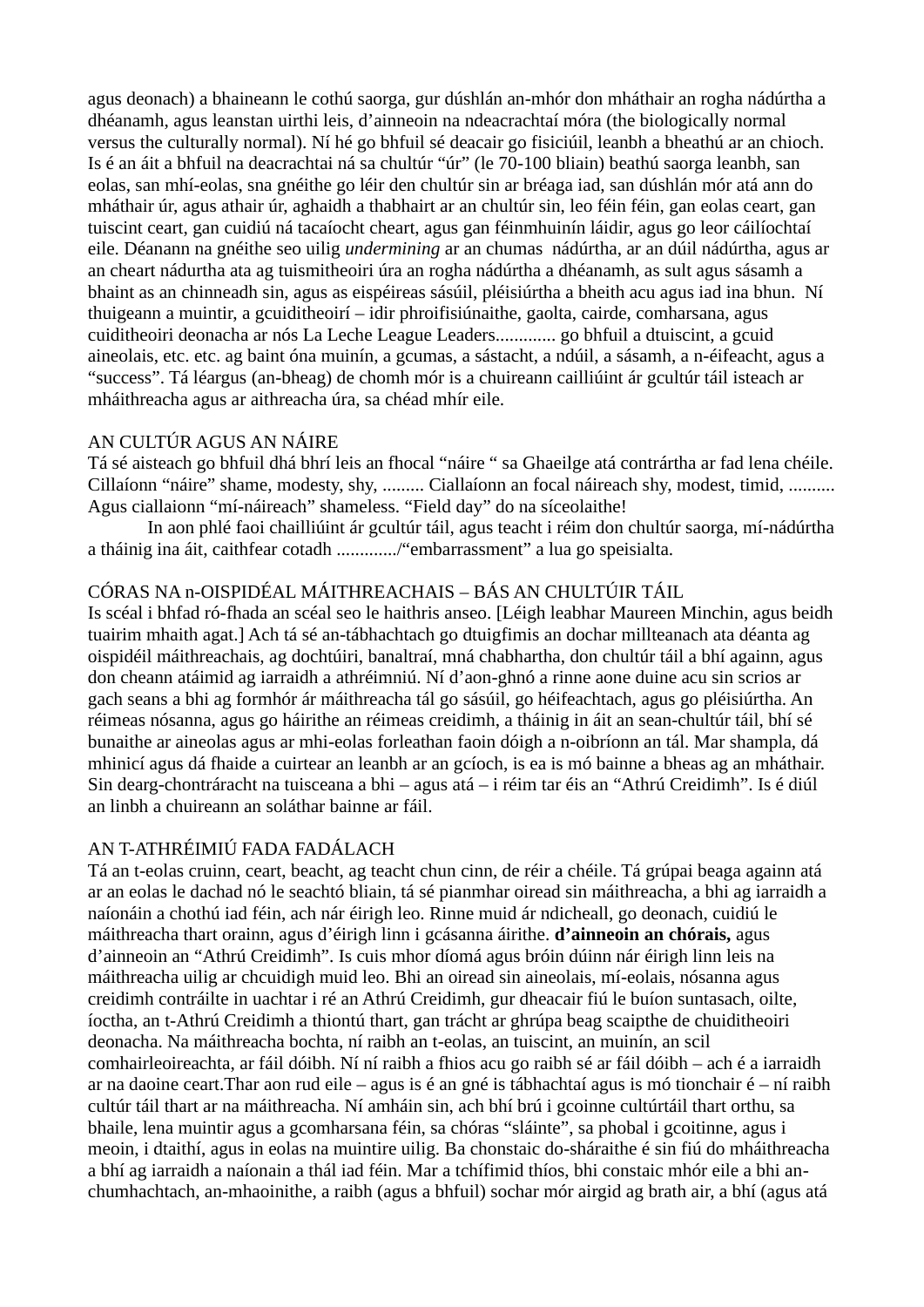fíor-chumhachtach, go polaitiúil, agus go heacnamaíoch) agus thar aon rud eile, a bhi (agus atá) beagnach dofheicthe, faoi cheilt, agus bréagach, mar atá go leor den mhargaíocht. Ní amháin sin, ach bhí (agus tá) sé ag infheistiú le margaíochta aggressive, tiománta do shochar (agus do shochar thar aon rud eile, fiú thar shláinte agus fiú beatha máithreacha agus páisti) a rinne (agus a dhéanann) infheistíocht throm san Athrú Creidimh ar mhaithe le sochar airgid, agus ní ar mhaithe le haon rud eile. Is beag de phobal na tíre a bhfuil aon eolas ná aon tuiscint acu faoin droch-obair seo, fiú agus é thart orainn gach lá, i ngach baile in Eirinn, i ngach oispidéal máithreachais seachas na trí cinn atá *"Baby-Friendly"* (as naoi gcinn déag), agus i mbeagnach gach coirnéal d'ár Seirbhísí "Sláinte".

#### NA DEACRACHTAÍ

Tá cúiseanna stairiúla suntasacha, a d'fhág an tír gan a shean-chultúr táil, agus cultúr saorga andifriúil ar fad ina áit, nach bhfuil eolas ná taithí ag formhór ár máithreacha air, go háirithe agus iad ag fás aníos sa bhaile, agus ina bpobal féin. Ní thosaíonn ach 51% de mháithreacha in Éirinn, ar a leanbh a oiliúint ar an gcíoch faoi láthair. Éiríonn formhór an 51% sin as an chothú nádúrtha tar éis cupla lá, cupla seachtain, nó cupla mí. Molann an Eagraíocht Domhanda Sláinte (W.H.O.) go gcothófaí naíonáin ar an bhrollach "into the second year and beyond". Sin an rud a mholann na heagrais sláinte leanaí is mó le rá sa domhan fosta. Mar shampla, an American Academy Of Pediatrics (APP). Tá go leor máithreacha – agus aithreacha – in Eirinn nach bhfaca ariamh naíonán á c/hothú ar an gcíoch. Gan trácht ar a bheith cleachtaithe le cothú nádúrtha. Tá go leor daoine in Éirinn – a bhformhór – nach bhfaca a máthair, a sean-mháthair, ná a sinseanmháthair ag cothú linbh go nádúrtha. B'fhéidir, go bhfaca siad bean an-bhocht á dhéanamh, ar chorr-phíosa tuairiscíochta ó na tíortha is boichte sa domhan. Creideann formhór mhuintir na hÉireann gurb é an rud nádúrtha naíonáin a chothú le buidéal. Níl 's acu gur ar an gcíoch a cothaítear formhór naíonáin an domhain. Agus gur mar sin a bhí sé le idir 3 agus 4 mhílliún bliain. Ní thuigeann siad gurb iad na pobail i dtíortha ina labhartar Béarla is mó a chothaíonn a naíonáin go saorga. Agus ní thuigeann siad an chaillteanas mhillteanach sin dóibh féin, dá naíonáin, agus don tír uilig.

#### CÚISEANNA EILE

Ní hé amháin nach bhfuil an t-eolas agus na scileanna cuí ach ag buíon beag bídeach, a thugann cuidiú do mhná ar bhonn deonach. Ach níl an tuiscint sin, ná an t-eolas sin ach ag fíor-bheagán sa tír. Agus ní thuigeann na daoine a mbeadh sé nádúrtha ag máithreacha cuidiú a iarraidh orthu, nach bhuil siad eolach ná sciliúil sa dóigh atá ag teastáil ó mháithreacha. Is cuma cé mhéid eolais atá ag dochtúir nó ag banaltra faoi na buntáistí a bhaineann le tál, ní haon mhaith an t-eolas sin do bhean atá ag iarraidh eolais faoi **cén dóigh** lena leanbh a thál go sásúil, agus go sásta. Tá mí-eolas fairsing, agus aineolas, agus easpa eolais, faoi cén dóigh a n-oibríonn tál. Ná ní thuigeann siad nach ionann rud a bheith nádúrtha, agus é a bheith *intuitive* ná a bheith furasta nó simplí. Cuireann a lán máithreacha bochta an milleán orthu féin nuair nach n-éiríonn leo a naíonán a chothú go nádúrtha, agus go sásúil. Na máithreacha nár roghnaigh cothú nádúrtha ar an chéad dul síos, is minic iad cráite le brón, le díomá, le féin-mhilleán, féin-lochtú, agus le "ciontacht". Mura bhfuil an t-eolas agus an tuiscint ag máithreacha faoi cén dóigh le dul i mbun an táil, ná fhios acu cén áit le cuidiú a lorg, is ar éigean atá aon locht, milleán, ná ciontacht ag baint leo. Easpa oideachais, easpa taithí, easpa tuisceana, sin na rudaí a dhéanann spior spear den tál d'oiread sin máithreacha. Caithfear na rudai sin a chur ar fáil do mháithreacha. Is gá tacaíocht láidir ón Stát. Ní amháin go bhfuil dualgas ar an Stát máithreacha a chur ar an eolas, agus an tacaíocht atá riachtanach a chur ar fáil dóibh, agus dá lucht cúnaimh agus tacaíochta. Tá dualgas tromchúiseach eile ar an Stát i leith margaíocht mhímhorálta, mar atá ar siúl le cóngarach do chéad bliain (!). Sea, céad bliain. Thosaigh an comhlacht ollmhór [Redacted] ag margaíocht a gcuid *"breastmilk substitutes"* chomh luath leis na 1930í. Ní hiontas go bhfuil máithreacha curtha ar strae! Ní margaíocht ionraice, macánta, eiticiúil a bhí ar siúl ag [Redacted] ó na 1930í i leith. Tá gnéithe den scéal scannalach, gránna, luaite ag Gabrielle Palmer ina leabhar *"The Politics of Breastfeeding – When Breasts Are Bad For Business".* Agus sa leagan gairid den leabhar, an leabhrín *"Why Breastfeeding Matters",* a d'fhoilsingh Pinter & Martin i Londain i 2016.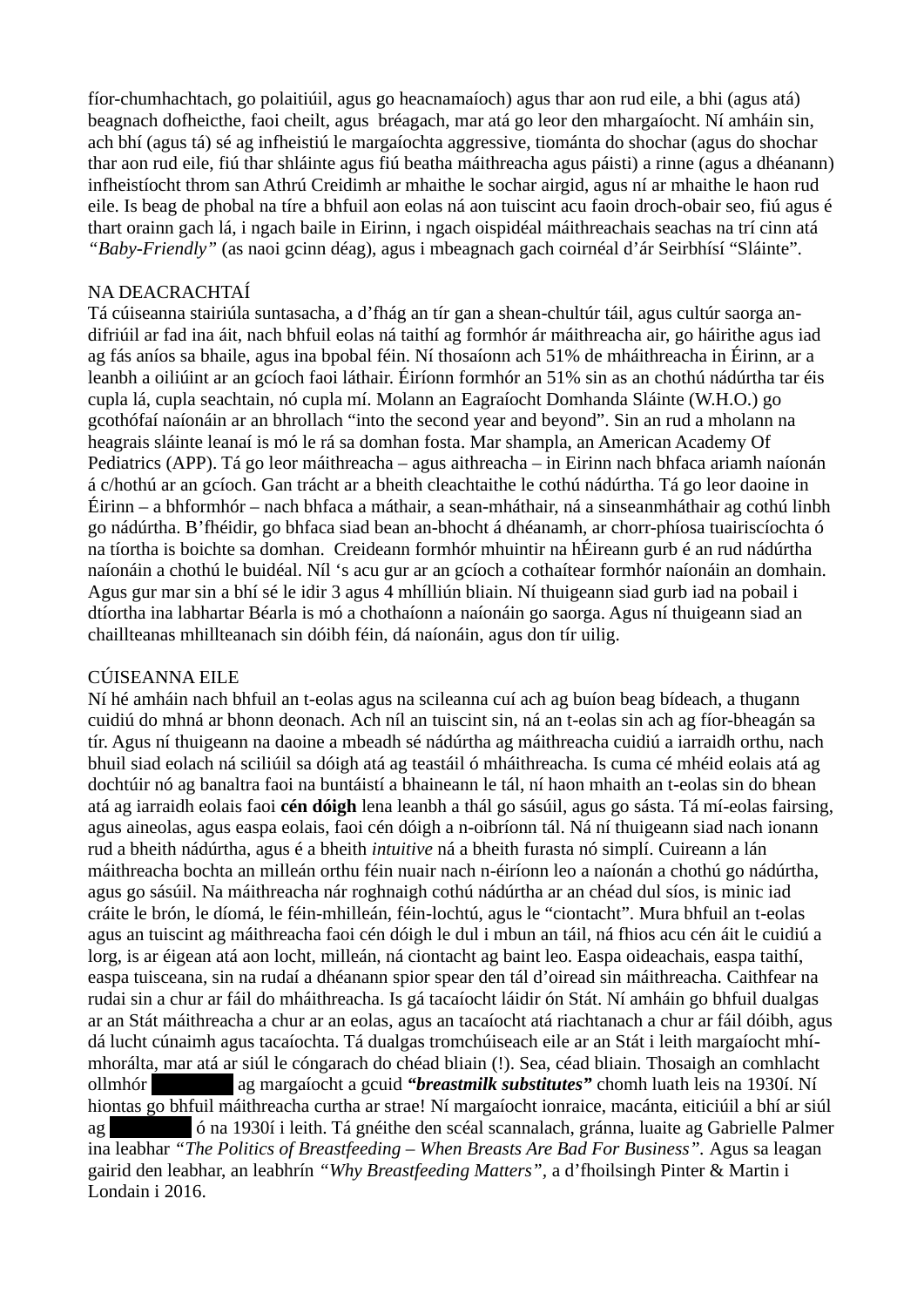#### FEARG, FEARG, FEARG

Bí ag caint ar pholaitíocht salach, bréagach, gránna, marfach! Is rí-dheacair a thabhairt le fios, go háirithe i bpáipéar gairid mar seo, faoin slad, faoin sléacht, faoin droch-shláinte, agus faoi na beathaí go léir – na milliúin acu – ar fud na cruinne, ata millte, nó múchta, ag an mhargaíocht marfach seo. D'ainneoin Cód Idirnáisiúnta *"The International Code Of Marketing of Breastmilk Substitutes"* a bheith dlithiúil leis na deicheanna blianta, tá sé á shíor-bhriseadh ag oll-chomhlachtaí ar nós **[Redacted]**, agus tuilleadh nach iad. Tá cuntas ar an scannal uafásach seo, atá ag leanstan anois ó na 1930í ag Gabrielle Palmer ina dhá leabhar thuasluaite. Tá tuairiscí ar fáil ó UNICEF agus an World Health Organisation a dhamnaíonn ollchomhlachtaí, go speisialta , agus rialtaisí áirithe faoina ndroch-iompar, a neamairt, a ndroch-obair ag cur daoine ar mhí-eolas agus ar mhi-threoir le beagnach 100 bliain anois. Ar feadh roinnt mhaith blianta bhí an figiúr scanrúil de dhá mhilliún naíonán a bhi ag fáil bháis, suas le 10 mbliana nó mar sin, de bharr *"the aggressive and unethical marketing of breastmilk substitutes".* Agus sin do dhaoine fíorbhocht, sna tíortha is boichte ar domhan, áit nach acmhainn airgid don phobal páistí a chothú go saorga. Agus ar ndóigh, ní insíonn na hollchomhlachtai dá gcuid custaiméirí bochta faoin dochar uafásach a dhéanann sé dóibh féin agus dá naíonán an stuif seo a thabhairt dóibh. Is cúis feirge mhillteanach an scannal uilig. Tá briseadh an Chóid ag tarlú i dtíortha saibhre cosúil le hÉirinn agus Stáit Aontaithe Mheiriceá fosta. Agus naíonáin ag fáil bháis dá bharr. Agus droch-shláinte ag a máithreacha dá bharr. Agus droch-shláinte ag na naíonáin nach maraíonn sé, lena saol.

#### NÍ THUIGEANN ACH FÍOR-BHEAGÁN DAOINE (MNÁ IS MÓ) CAD IAD NA RIACHTANAISÍ SEO ATÁ AG MÁITHREACHA

Na mná a thugann an cuidiú seo do mháithreacha, is go deonach a dhéanann siad é. Tá teora leis an méid ama a thig leo a chaitheamh le máithreacha. Ar na máithreacha a chuidíonn mar seo le máithreacha eile, tá Leaders na heagraíochta deonach La Leche League, comhairleoirí *"Chuidiú",*  the Irish National Breastfeeding Trust, agus Comhairleoirí Táil cáiliúthe qualified Lactation Consultants). Féach thíos.

NÍ THUIGEANN ACH FÍOR-BHEAGÁN DEN LUCHT PROIFISIÚNTA AR CHEART DÓIBH BHEITH ÁBALTA CUIDIÚ, NACH BHFUIL AN T-EOLAS NÁ NA SCILEANNA ACU Ní tinneas an tál, ach rud fíor-fholláin, sláintiúil, luachmhar don tír uilig. Tá oiliúint áirithe ar dhochtúirí agus lucht leighis agus banaltrachta eile faoi na buntáistí a bhaineann le tál (cuid anbheag díobh). Ach níl aon oiliúint ná cáilíochtaí, ná tuiscint ag a bhformhór faoi cén dóigh le cuidiú le máithreacha le leanbh a chothú go nádúrtha ar a mbrollach. Féach BT*i* thíos.

#### NÍ AMHÁIN NACH BHFUIL NA PROIFISIÚNAITHE EOLACH NÁ SCILIÚIL, AGUS NACH DTUIGEANN SIAD NACH BHFUIL, ACH TÁ GO LEOR TUAIRIMÍ MÍ-CHEART ACU, AR MIOTAIS CUID ACU, A CHUIREANN MÁITHREACHA AR MHÍ-THREOIR Tá cuntaisí an-mhaith air seo sna leabhair *The Politics of Breastfeeding, Why Breastfeeding Matters, The Womanly Art of Breastfeeding, The Attachment Parenting Book, Breastfeeding & Child Spacing – The Ecology of Natural Mothering, Breastfeeding Matters - ............ Breastfeeding – A Guide for the Medical Profession* agus tuilleadh. Tá eolas sna leabhair sin faoi cén dóigh a noibríonn an tál, cén mí-eolas atá coitianta, cén dóigh a dtig le máthair tál go sásúil, go héifeachtach, agus go pléisiúrtha (breastfeeding is meant to be pleasurable). Rinne an eagraíocht *World Breastfeeding Trends* (féach Wt*i*) *[*SEICEÁIL] staidéar ar an deacracht móra seo. Tá graf sa tuairisc a chuir siad ar fáil, a thaispéaineann gur ag na cuiditheoirí deonacha (cosúil le LLL Leaders agus comhairleoirí táil le *"Cuidiú"* (Irish National Childbirth Trust) agus a leithéid eile, atá an t-eolas agus na scileanna is fearr sa réimse seo. Is díol iontais agus díol díomá agus feirge é gur ag dochtúirí atá an t-eolas agus na scileanna is lú, le cuidiú le máithreacha. Ní hiontas go bhfuil na leibhéil táil in Éirinn agus sa Bhreatain (áit a dtearnadh an staidéar Wt*i*) ar na cinn is ísle sa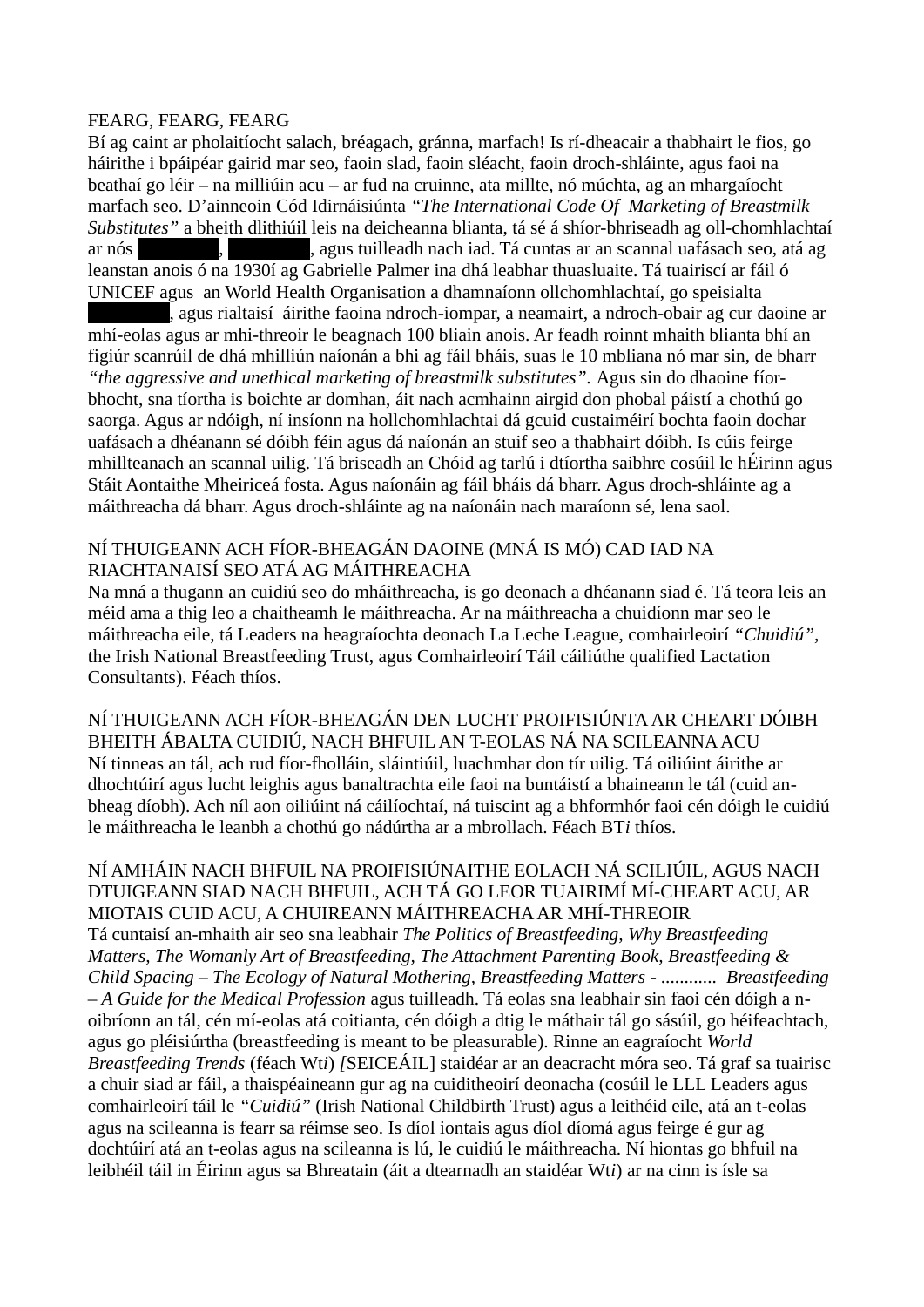domhan. Tá sé i bhfad, i bhfad níos deacra eolas úr-nua a chur in áit cultúr bunaithe ná an seanrud a leanstan, a bhuanú, agus a fhágáil i réim.

## FIGIÚIRÍ TÁIL NA hÉIREANN

Mhéadaigh ar an méid máthar in Éirinn a thug cíoch dá naíonán le fiche bliain nó mar sin. Tá os cionn 50% anois ag toiseacht leis an chíoch. Ach titeann an líon sin go tapaidh. I Meiriceá tugann os cionn 70% de mháithreacha cíoch dá naíonán ag an tús. Sa tSualainn agus san Ioruaidh tugann 98%-99% de mháithreacha cíoch dá naíonán, agus leanann a bhformhór ar aghaidh ar feadh bliana nó níos faide. Go háirithe anois nach gcaithfidh siad a gcuid naíonán a chur faoi chúram an stáit i gcrèche go dtí go mbíonn an leanbh 18mí, sa tSualainn. Ní chuireann formhór máithreacha sa tSualainn anois a gchuid naíonán sna crècheanna stáit go dtí go bhfuil siad 18 mí.

## POLASAÍ/FEACHTAS ÚR AN EAGRAIS UK *"BABY-FRIENDLY"* DE CHUID UNICEF

i mí Eanáir 2019 d'fhógair *"BABY-FRIENDLY"* UNICEF sa Bhreatain polasaí agus feachtas úr. Is cuid dlúth de pholasaithe UNICEF agus W.H.O. an *"BABY-FRIENDLY INITIATIVE"*, atá leanúnach. Tá clár an *"BABY-FRIENDLY HOSPITAL INITIATIVE"* ina chuid lárnach de. Cuid eile de is ea an *"TEN STEPS TO SUCCESSFUL BREASTFEEDING"*. Níl ach trí cinn de na naoi nIonad máithreachais in Éirinn a bhfuil aitheantas *"BABY-FRIENDLY"* bronnta orthu agUNICEF mar "Baby-Friendly hospital". Is ceist an-pholaitiúil cén chúis/na cúiseanna atá leis sin.

### CÉN FÁTH A BHFUIL GÁ LEIS AN CHLÁR *"BABY-FRIENDLY"*?

Tá go leor gnéithe difriúla den fhadhb ann. Is féidir é a chur mar seo. Níl a fhios ag formhór na máithreacha cén dóigh le cíoch a thabhairt do leanbh. Níl a fhios ag na proifisiúaithe a thugann aire dóibh cén dóigh le cioch a thabhairt do leanbh. Go háirithe na fir. Ní cuid riachtanach dá n-oiliúint é. Ní cuid ar bith de é. [Seachas roinnt eolais faoi chomh maith is tá sé don leabh.] Tá aineolas suntasach i gceist. Agus mí-eolas forleathan sean-phréamhaithe. Gach feirmeoir a thug buidéal do uan nó do ghamhain, tá's aige nó aici go bhfuil difir an-mhór idir sin agus cothú nádúrtha ón mháthair.

## DOCHTÚIRÍ, BANALTRAÍ, ETC.

Tá téacsleabhar an-mhaith scríofa ag an Dochtúir Ruth Lawrence:

## DÚSHLÁN ATÁ I BHFAD NÍOS MÓ NA AN AINEOLAS IS EA AN **MÍ-EOLAS**

De bharr go bhfuil an mí-eolas atá ag formhór na ndochtúirí agus na mbanaltraí go fairsing leitheadach ar fud na tíre, go bhfuil sé sean-phréamhaithe anois le suas le 100 bliain, tá sé i bhfad níos deacra an mí-eolas sin a cheartú agus a athrú, ná eolas úr, nua, a thabhairt dóibh. Tá creideamh agus nósanna an chultúir mí-nádúrtha, saorga cothú le buidéal chomh sean-bhunaithe sin inár gcultúr, ó chaill muid ár gcultúr folláin, nádúrtha táil, gur fíor-dheacair é a athrú. Leanann sé as sin, go bhfuil sé fíor-dheacair na nósanna nua sin a dhí-bhunú, a dhí-phréamhú, a athrú, agus a stad ag brú droch-nósanna ar mháithreacha. Ach níl sé dodhéanta. Rinne Vietnam é. B'fhiú don rialtas a sampla a leanúint. Tá sábháil mór airgid don Roinn Sláinte i gceist. Is gá intinn an phobail a athrú, go háirithe intinn ban. Is gá an doigh a smaoiníonn daoine, go h áirithe máithreacha, ar chothú naíonan a athrú ar mhórán dóigheanna.

#### AN NORM DON DUINE

Formhór mhuintir na hEireann, níl aon taithí acu ar bheathú nádúrtha leanbh. Níl's acu sin. Ní thuigeann siad é. Agus ní chreideann siad é. Is dúshlán mór an smaoineamh sin a athrú ó bhonn. Bhí fógra ar an teilifís (RTÉ) na blianta ó shin do ?Telecom? Bhi athair le feiceáil ag éirí i lár na hoíche le buidéal bainne a thabhairt dá bhabai. Bhi raic faoi. Ach an rud a b'iontai liomsa faoi ná seo: nuair a labhair iriseoir leis an aisteoir óg a rinne páirt an athar, bhí iontas air. D'fhiafraigh sé cén doigh eile a mbeathófá babaí? Ní raibh 'fhios ag an fhear bocht go raibh a leithéid de rud ann agus tál? Ní chuirfeadh sé iontas orm go bhfuil a leithéid in Eirinn go fóill.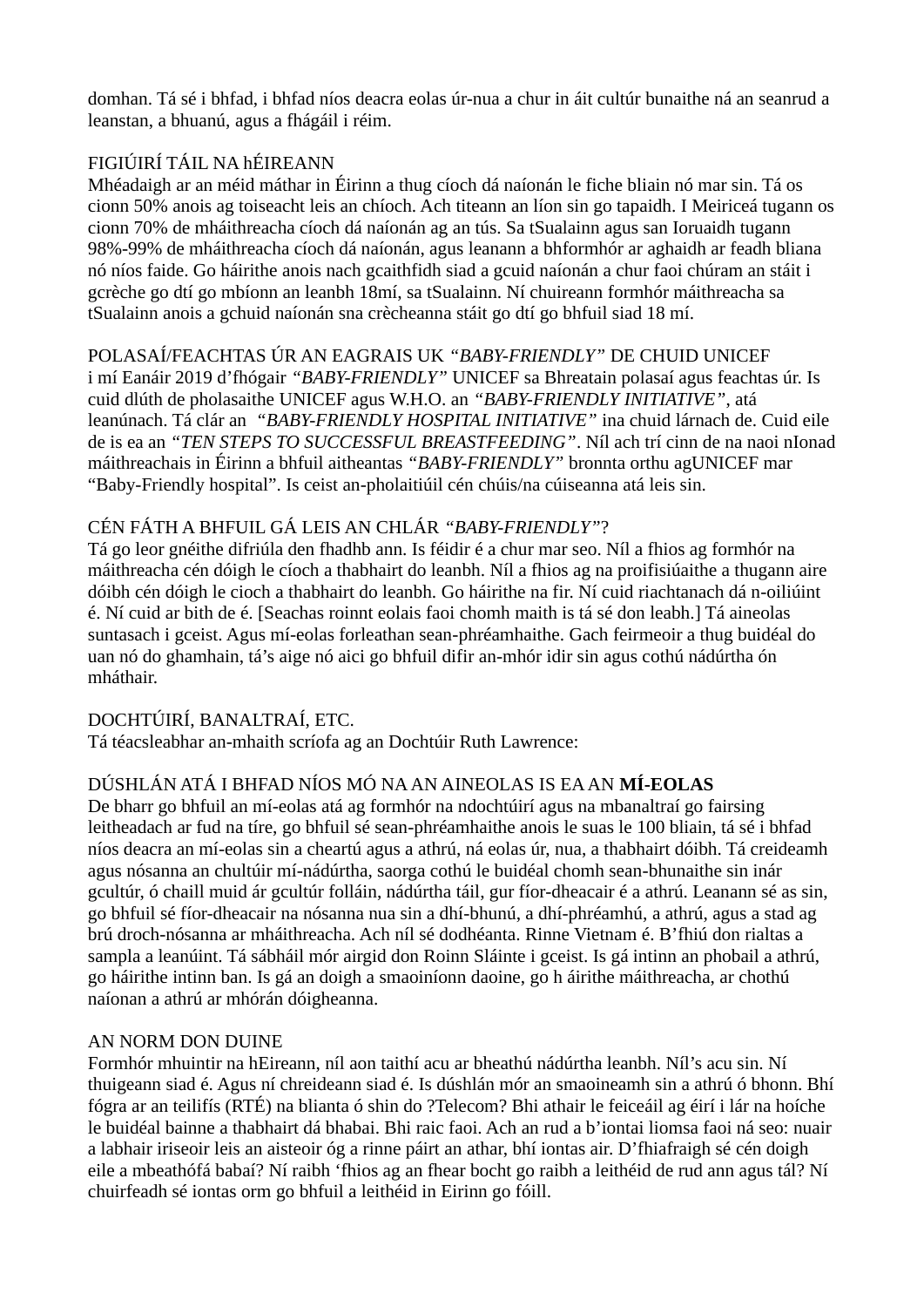#### *"BREASTFEEDING TRENDS INITIATIVE* (Bt*i*)

You can google the website. One graph/figure [??] on the training (or lack of it) of health professionals and volunteer breastfeeding helpers, such as La Leche League Leaders, as well as breastfeeding professionals such as Lactation Consultants.

### IS MAMACH É AN DUINE – NA MNÁ AR A LAGHAD!

Baineann an cine daonna le grúpa na primates de na mamaigh/mammals. Chuir mac mo dheartháir, nuair a bhi se ina leaidin og, agus é ag amharc ar chlár David Attenborough: "Dad, when is your mating season?" Táimid an-aineolach faoi na rudai ata nádúrtha ag mamaigh, ná fiú ag *primates.* Is é an dóigh a gcothaíonn *homo sapiens, nó ar a laghad mulier sapiens (an bhean daonna)* a leanbh nua-bheirthe. Nó*,* ar a laghad, ba ea, ar feadh 3-4 milliún bliain. Ar fud na cruinne inniu féin, is mionlach le mháithreacha daonna an domhain a chothaíonn a naoínán le buidéal.

NA CÚISEANNA STAIRIÚLA DTÁINIG AN BUIDÉAL I RÉIM SNA TÍORTHA SAIBHRE Is leabhar mór fada an scéal seo. Agus ní aon chúis amháin atá leis. Is scéal i bhfad ro-fhada, agus ro-chasta é le hinsint anseo. Ach is féidir a bheith cinnte gur toabh istigh den 70 bliain deireanach nó mar sin a td'athraigh formhór mháithreacha na hEireann ón bhrollach go dtí an buidéal.

#### AN NDÉANANN SÉ DIFRÍOCHT? Déanann sé difríocht ollmhor.

## CÉN CHÚIS ATÁ LEIS AN AINEOLAS, AN MÍ-EOLAS, AGUS AN EASPA SCILEANNA SEO?

## MO THAITHÍ

Ó bhí mé 27 nó 28, thosaigh mé ag foghlaim faoin ábhar seo. Thosaigh mé nuair a thug mo chara mór, Máire Ní Almhain, iasacht leabhar iontach Jean Liedloff *"The Continuum Concept"* ar iasacht dom. Tá sé ráite go poiblí ag agm an Irish Jung Society, ag a n-uachtarán Jassbinder Garnermann, gur cheart do gach duine é a léamh. Bliain nó dhó ina dhiaidh sin, thug sí leabhar iontach eile dom, leabhar Sheila Kippley "Breastfeeding & Child Spacing – The Ecology of Natural Mothering". Bhí an dá leabhar sin i gcló ar feadh 40 bliain, agus tá *"The Continuum Concept"* i gcló i gcónaí.

#### **INSCNE**

Tá dearmad bunúsach á dhéanamh le 30-50 bliain i leith inscne. Agus is é an botún sin go n-áirítear cothomaíocht idir a bheith fireann agus a bheith baineann (atá ceart) agus gur ionann a bheith fireann agus a bheith baineann. Gur mar a chéile iad (rud nach bhfuil ceart). Agus gur *cheart* gur mar a chéile a bheith baineann agus a bheith fireann (rud nach bhfuil fíor ná ceart).

## CÍOCHA – GNÉ INSCNE AN-TÁBHACHTACH

Sa dán álainn le Seán Ó Ríordáin, file mór Gaeilge na 20ú aoise, ina bhfuil béim ar leith ar an fhocal gile (whiteness, brightness), labhrann sé faoi áilleacht rudaí geala a ghealann agus a mhaisíonn an saol, ina measc:

*"gile bainne ag sreang-sileadh as na cíocha"*

## ÁLAINN , ÁBHARTHA, ÁDHÚIL AGUS ..........

Tá impleachtaí oll-mhóra leis an ........... míthuiscint ollmhór sin. Is léir go mbíonn broinn ag mná, agus go mbeireann siad páistí. Déanann an míthuiscint seo dearmad faoi caidé tharlaíonn tar éis na breithe. Tá dhá chíoch ar mhná. Dá mhéid a thugann sí cíoch dá clann, agus dá fhaide, is ea is fearr sláinte na máthar agus sláinte an linbh, ar a feadh a saoil uilig.

#### EOLAS CEILTE, AINEOLAS FORLEATHAN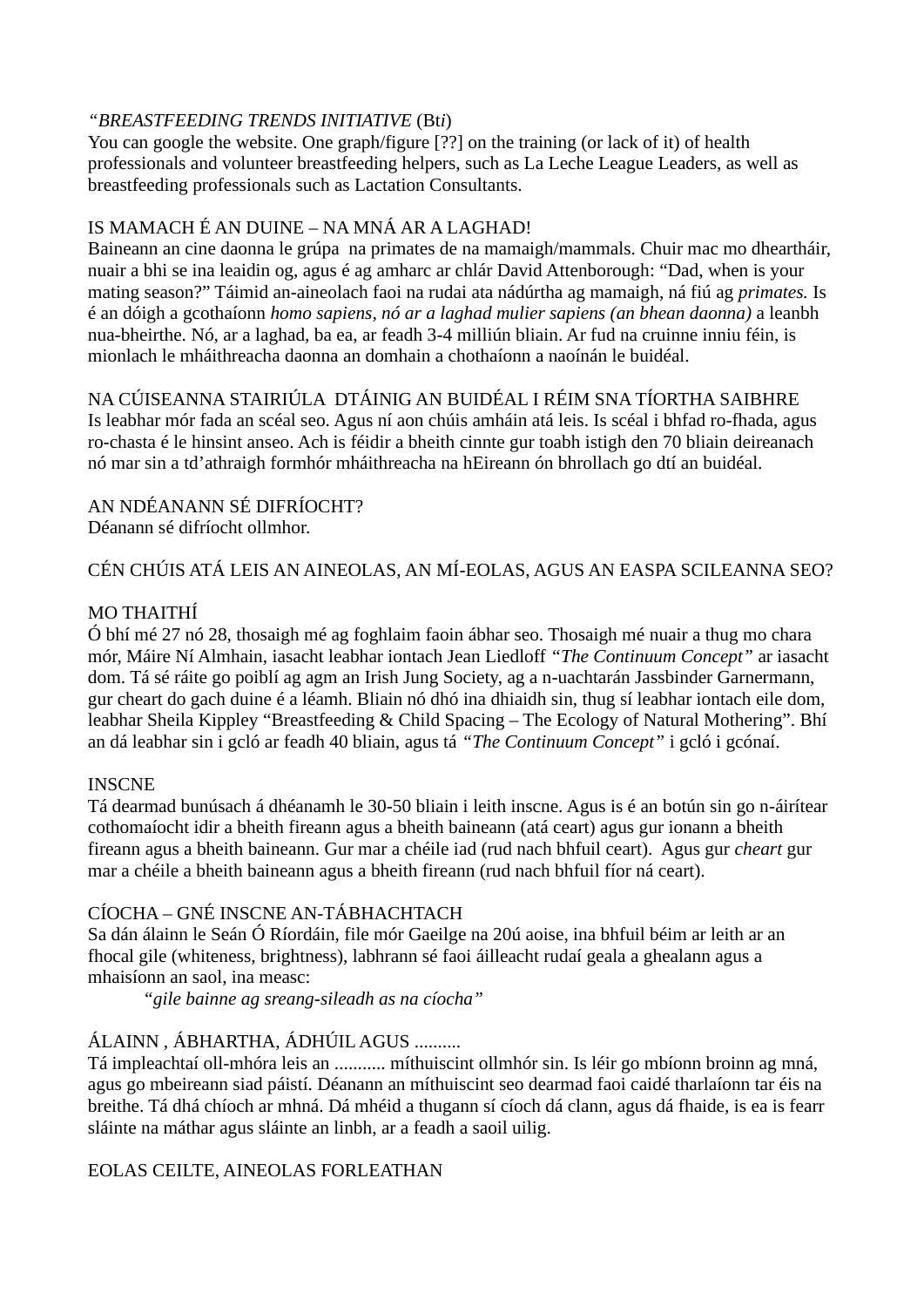Níl an t-eolas sin ag formhór mhuintir na hÉireann. Ag polaiteoirí, ag lucht polasaí, ag múinteoirí, ag dochtúirí, ag banaltraí, ag neonatologists, ag obstetricians, ná ag formhór na health professionals a thugann aire do mháithreacha agus naoínáin sna chéad laethanta. Níl an t-eolas, ná an cuidiú agus an tacaíocht is gá, ar fáíl ag formhór ár máithreacha, le leas a bhaint as an tuiscint sin.

## MÁITHREACHA TÁIL – A NGÁ LE HEOLAS, LE CUIDIÚ, AGUS LE TACAÍOCHT

Is eol dóibh siúd a dhéanann staidéar ar na cúrsai sin, gur gá go leor cúnaimh a bheith ar fáil ag máithreacha le linn a dtoirchis, agus chomh luath is a bheirtear an leanbh. Is eol dóibh, chomh maith, go bhfuil gá ag formhór ár máithreacha, le cuidiú, le comhairle eolach, le tacaíocht leanúnach, seasmhach, má tá siad le taitneamh agus sult a bhaint as eispéireas agus le gaol sásúil táil a bheith acu. Níl na rudaí seo ar fáil ag formhór ár máithreacha. *Tá tál nádúrtha. Ach níl sé normálta sa sochaí s'againn*. Agus sin le breis is céad bliain i dteaghlaigh áirithe. Tá ár gcultúr táil caillte againn le idir 50 agus 100 bliain. Tá gá le feachtas trom-chúiseach eolais agus tacaíochta, le go mbeidh ár máithreacha ábalta a naíonáin a chothú go nádúrtha, agus sin go sásúil, go pléisiúrtha (mar a shocraigh Dia), agus go héifeachtach........./successfully.

#### COMHDHÁIL PHÁIRC AN CHRÓCAIGH: "*BREASTFEEDING IN A BOTTLE FEEDING SOCIETY"*

Mar nach health care professional mé, ní bhfuair mé cuireadh chuig an chomhdháil tábhachtach seo. Bhí comhdháil i bPáirc an Chrócaigh roinnt blianta ó shin agus an téama aige: *"Breastfeeding In a Bottle-Feeding Society".* Ba do lucht proifisiúnta amháin é, dochtúirí, banaltraí agus mná chabhartha, etc. Is ar éigin a bhí aon tuairisciú ar an chomhdháil, agus is annamh a luaitear é ó shin.

NÍL AN T-AIRGEAD AG NA HEAGRAÍOCHTAÍ DEONACHA, ná na hacmhainní riachtanacha eile. IS FAOIN RIALTAS ATÁ SÉ RIACHTANAISÍ MÁITHREACHA DEN GHNÉ SEO DÁ N-INSCNE A CHOMHLÍONADH. TÁ DUALGAS AR AN RIALTAS ATHRÉIMNIÚ IOMLÁN, ......... A DHÉANAMH AR ÁR GCULTÚR NÁDÚRTHA TÁIL. NÍ LEOR A BHEITH AG BRATH AR EAGRAISÍ DEONACHA, CÉ GUR MAITH ANN IAD. NÍL SÉ CÓÍR NÁ CEART GO LEANFADH RIALTAISI ORTHU AG SÉANADH A GCEARTA NÁDÚRTHA AR MHNÁ SA RÉIMSE TÁBHACHTACH SEO DÁ SAOL, AGUS DE SHAOL A NÁIONÁN. IS CAILLTEANAS TROMCHÚISEACH D'ÁR SOCHAÍ UILIG GAN CULTÚR FOLLÁIN BEATHÚ AGUS MUIRNIÚ ÁR NAÍONÁN A ATHRÉIMIÚ AGUS A CHUR AR FÁÍL DÚINN UILIG LENA BHUNTÁISTÍ SUNTASACHA, MÓRÁN ACU A MHAIREANN FAD SAOIL AN LINBH AGUS A MHÁTHAR.

Tá grúpaí éagsúla deonach ag iarraidh an t-eolas, an cuidiú, agus an tacaíocht atá de dhith ar mháithreacha lena naíonáin a chothú go nádúrtha, le leath-chéad bliain nó mar sin. Thosaigh an eagraíocht idirnáisiúnta *La Leche League International* (breastfeeding information and support) in Éirinn i 1966, deich mbliana tar éis a bhunaithe i Stáit Aontaithe Mheiriceá (1956). Tá céad "Leader" LLL in Eirinn anois, agus 4,000 ar fud an domhain. Sa bhliain 1986 bhronnadh an World Health Organisation agus UNICEF aitheantas oifigiúil ar LLL D'aithin siad iad mar "the world's foremost breastfeeding authority". Níl an t-eolas sin ag formhór na health professionals sa domhan. Fiú na health professionals is mó a bhíonn ag obair le máithreacha ag saolú a gclainne, ná á mbeathú.

### BRISEADH CHÓD IDIRNÁISIÚNTA DO MHARGAÍOCHT SUBSTITUTES ??IONADAÍTHE// BHAINNE CÍCHE

An chúis is mó atá leis an aineolas, agus leis an bhearna mhór in oiliúint na health professionals sin, ná margaíocht agressive unethical substitutes do bhainne cíche. Agus sin d'ainneoin dícheall na Náisiún Aontaithe, agus go leor grúpaí deonacha. I measc lucht an eolais, bhí cáil ar an Seanadóir Ted Kennedy as dianscrúdú a chur ar chuid de na corporáidí is mó sa domhan, **como a contacted**, os comhair coiste de chuid UNICEF. Is é an chúis ar glaodh ar an chorporáid seo le go bhfiosrófaí a gcuid mí-ghníomhartha, ná go raibh siad ag briseadh an litir agus an spiorad taobh thiar den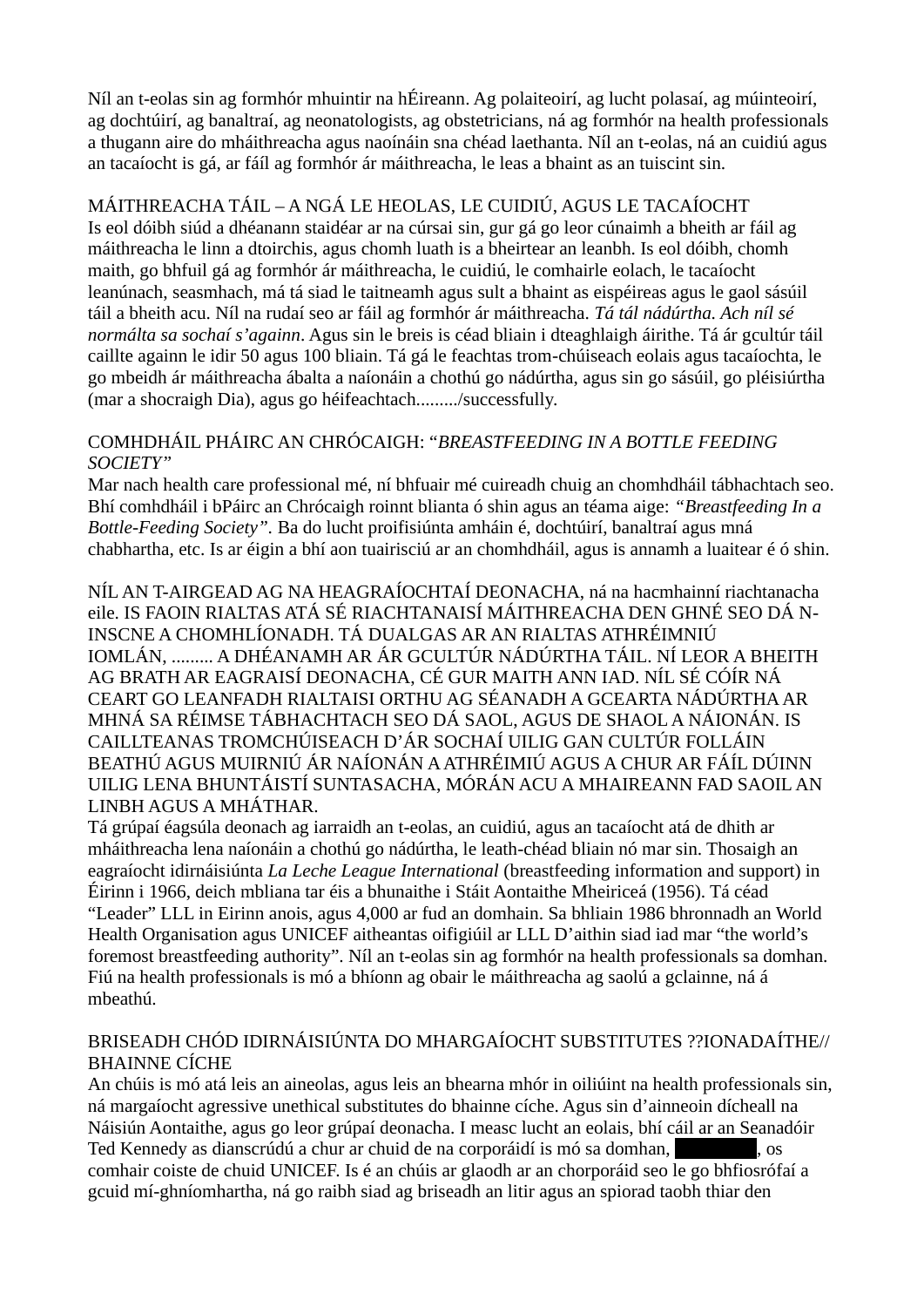International Code for the Marketing of Breastmilk Substitutes. Ní uair amháin a bhí **[Redacted]** "sa chúirt" ach dhá uair.

## OLLCHUMHACHT NA GCORPORÁIDÍ OLLMHÓRA

Tá cumhacht chomh mór sin ag corporáidí ollmhóra le *aggressive and unethical marketing* a dhéanamh, gur deacair ag rialtaisí coinsiasacha iad a throid. Bíonn buiséid ollmhór ag na comhlachtaí sin, agus thig leo níos mó airgid a chaitheamh ag margaíocht a gcuid táirgí marfacha ná thig le mórán rialtaisí a chaitheamh ar oideachas, oiliúint, etc. a chuirfeadh ina gcoinne.

#### *"THE BABY KILLERS" [Redacted]*/[REdacted*, [Redacted], AGUS NA 823,000 PÁISTÍ FAOI CHÚIG BLIANA A FHAIGHEANN BÁS GACH BLIAIN DE BHARR NÁR TUGADH CÍOCH DÓIBH*

An lánúin ................ jJellliffe & Jelliffe, bhí siad ar na chéad taighdeoirí a chonaic chomh marfach is atá margaíocht [Redacted], [Redactive agus comhlachtaí nach iad, ag brú "breastmilk substitutes" ar mhná nach bhfuil fios a mhalairte acu. Agus ar health professionals ditto. Is féidir suimiú gonta a léamh faoin scéal uafásach seo i leabhar Gabrielle Palmer *The Politics of Breastfeeding – When Breasts Are Bad for Business,* agus an leagan ciorraithe de a d'fhoilsigh Pinter & Martin sa UK: *"Why The Politics of Breastfeeding Matters".* Bhí 2,000,00 páiste ar fud an domhain ag fáíl bháis *gach bliain* go dtí tuairim is deich mbliana ó shin, mar nach dtug a máthair cíoch dóibh. Buiochas do Dhia, le mór-iarrachtaí UNICEF agus W.H.O. tá an líon titthe anois go dtí 823,000 páiste faoi chúig bliana gach bliain. Mar a dúirt Sr. Stanislaus (Stan) kennedy le gairid: *"The Market Has No Conscience."*

## NÍ LEIS AN DOMHAN BOCHT AMHÁIN A BHAINEANN AN CHEIST SEO

Faigheann os cionn 900 babaí bás gach bliain i Stáit Aontaithe Mheiriceá gach bliain anois, mar nár thug a máthair cíoch dóibh. Páistí nach dtugtar bainne cíche dóibh sa domhan bocht, tá baol 25% go bhfaigidh siad bás go hóg dá bharr. Páistí sa Bhreatain nach dtugtar cíoch dóibh, tá baol 10% go bhfaighidh siad bás go hóg dá bharr. Tá méadú suntasach, chomh maith, ar bhaol báis na máthar, mura dtugann sí cíoch dá leanbh. Mar shampla, tá baol níos mó go bhfaighidh sí bás níos óige ó cheann amháin, nó níos mó, de na cúiseanna seo a leanas: ailse brollaigh, ailse broinne, taom croí, anaemia, osteoporosis, agus go leor leor eile.

## NÍ AR MHÁITHREACHA ATÁ AN LOCHT

Tá sé fíor-thábhachtach nach gcuirtear an locht ar mháithreacha. Ní orthu atá an locht. Ní haon mhaith a bheith ag caitheamh ama, dua, agus fuinnimh ag cur locht. Is ag iarraidh réitigh a ba cheart dúinn a bheith. Ag díriú ar cén dóigh ar gá eolas, cuidiú agus tacaíocht a thabhairt do mháithreacha. Tá gach máthair ar a dícheall ag iarraidh an rud is fearr a dhéanamh dá leanbh.

## BOYCOTT

Ba cheart do gach saoránach a bhfuil oideachas uirthi/air iad féin a chur ar an eolas faoi seo, agus bheith dílis don bhoycott.

## IS DÚSHLÁN MÓR ÁR GCULTÚR TÁIL A ATHRÉIMIÚ

Mar a d'aontaigh an comhdháil sin i bPáirc an Chrócaigh, gan amhras, tá dúshlán mór romhainn. Taa na figiúirí ag bisiú. Tugann os cionn 50% de mháithreacha cíoch dá naíonáin nuabheirthe in Eirinn anois, don chéad uair le 50-70 bliain.

## MOLTAÍ W.H.O./UNICEF

Sa bhliain 1992, rinne W.H.O. agus UNICEF láinseáil ar phoject mór úr. Is é an t-ainm a bhí ar an project: *The Joint Breastfeeding Initiative.*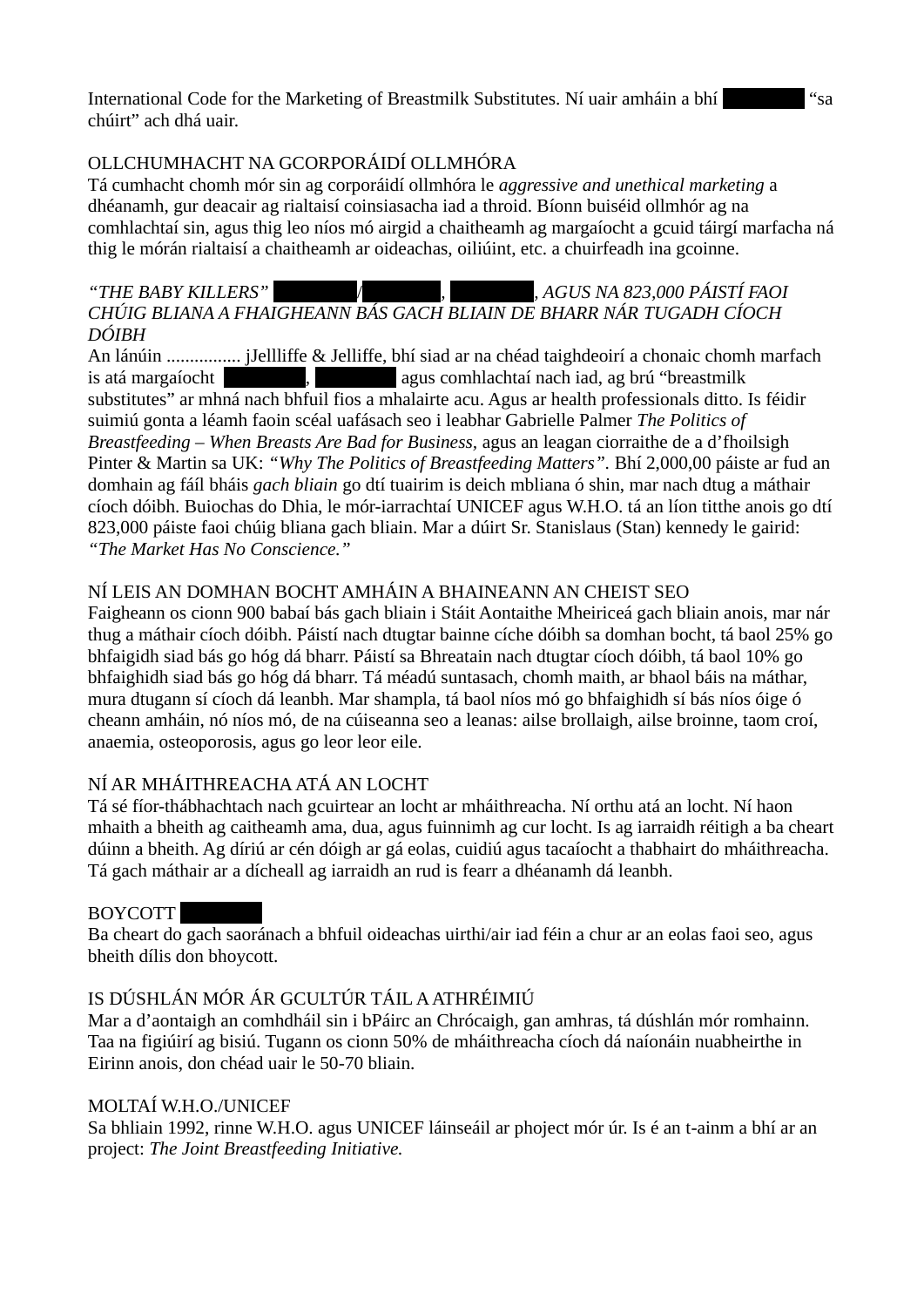# BÉARLA AS SEO AMACH

BREAST MILK SUBSTITUTES CAUSE HEALTH DAMAGE TO BABIES & TO MOTHERS The quickest way to learn about just how much damage is to read Gabrielle Palmer's two books, starting with *"Why Breastfeeding Matters",* which is a shortened version of *The Politics of Breastfeeding – Why Breasts Are Bad for Business.* As the wonderful Sr. Stanislaus Kennedy said: *"The market has no conscience."*

BREASTFEEDING CARRIES NO CARBON FOOTPRINT Enough said!!!!!!!!!

#### HOW BREASTFEEDING EMPOWERS WOMEN

For the first six months, or so, the only food, or fluid a baby needs is his mother's milk. Indeed The World Health Organisation and UNICEF, in their *Joint Breastfeeding Initiative* are at pains to recommend *"exclusive breastfeeding"* (no other food, fluid, or artificial suckling (bottles, teats, dummies) for the first six months. This is because science shows it is the optimal way to feed a baby, and to protect his immune system. After that they recommend full unrestricted breastfeeding *"into the second year and beyond".* These two Key Recommendations were adopted by all the world's foremost paediatric authorities, for example the American Academy of Pediatrics. It is very empowering for a woman to know that her baby's complete nutrition in the first six months comes/came solely from her own body. She can take great pride in being the sole provider of his complete and sole nutrition, the optimal baby milk, the optimal baby food. She alone can take the credit for growing her baby, protecting him from infection, and giving him the best possible food and fluid. As well as the best immune protection, through exclusively breastfeeding him for those crucial months. Not only does baby thrive on exclusive breastfeeding for the first six months, with optimal nutrition, hydration, immune function, and so much more, mother also enjoys many significant health benefits, by giving her baby her milk, exclusively in those crucial first six months. Many of the ways mothers benefit continue lifelong.

For six months, when exclusively breastfeeding, UNICEF is on record that no other method of family planning is required. In fact they state that breastfeeding spaces more babies worldwide, than all other methods combined. This is quoted by a former UNICEF worker, Gabrielle Palmer, author of the powerful books referred to above.

After six months, mothers trained in very accurate methods of family planning, such as the sympto-thermal method, can use breastfeeding in conjunction with the Lactation Amhenorreia Method (LAM) through which they can recognise the returning symptoms of imminent resumption of menstruation and ovulation, at no cost, and without any hardware. See Sheila Kippley. In my own case, this happened after my first baby, when he reached eleven and a half months, after my second baby at twenty three and a half months, and after my third at 18 months. With optimal breastfeeding, the average return of ovulation/fertility/menstruation is at 14 months. See Sheila Kippley. These facts are a wonderful boon, particularly to poor women worldwide, who could not afford artificial methods of family planning, even if they wanted to use them. It is very good for women to have this knowledge about their body.

#### OPTIMAL BREASTFEEDING PROTECTS BABIES OPTIMALLY

The UK UNICEF website has recently used the term *"suboptimal breastfeeding"* increasingly. A major aspect of suboptimal breastfeeding is when any substitution is made for breastfeeding. Breastfeeding substitutes (Formula) are increasingly shown to damage both babies' and women's health. Great researchers on this very important subject include Jelliffe & Jelliffe, authors of *The Baby Killers,* and Sue Gerhardt, authority on maternal and infant depression. The research which was monitored by The World Health Organisation & UNICEF and published, at the launch of their *Joint Breastfeeding Initiative,* as the book *"Protecting, Promoting, Supporting Breastfeeding",* shows clearly the major differences between optimal breastfeeding, and suboptimal breastfeeding,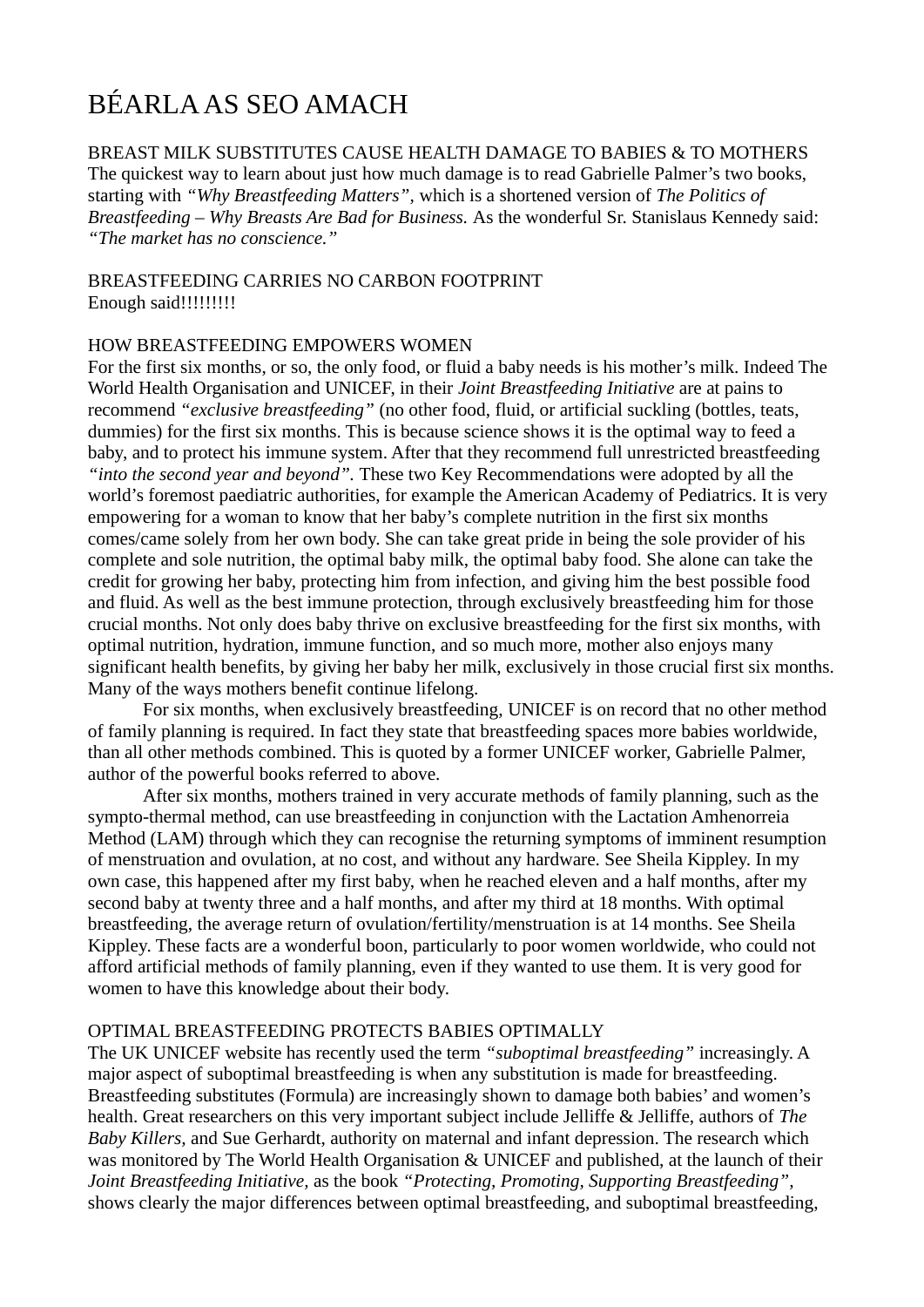and their implications for mothers' and children's health, man aspects continuing lifelong, for example the reduced risk of obesity.

## *"AN t-ATHRÚ CREIDIMH"*/*THE CHANGE OF RELIGION*

I use this old historical term to refer to the change from breastfeeding to bottlefeeding in Ireland. This happened mainly during the  $20<sup>th</sup>$  century. Though not sudden, it was an absolutely seismic shift. There are huge implications for public health, public finance, and many other factors. Most people in Ireland are quite unaware of these implications. And how important it is to restore our breastfeeding culture for the benefit of all our citizens. This is a massive task which requires significant government input. The National Breastfeeding Committee of the Dept. Of Health needs **teeth.**

HOW OPTIMAL BREASTFEEDING PROTECTS WOMEN OPTIMALLY By breastfeeding as W.H.O./UNICEF recommends, following their extensive monitoring of the scientific research, women are healthier, lifelong. The longer they breastfeed, the greater their protection from illness, disease, and serious conditions. A major study from China showed this

LE SUIMIÚ - A WORD FROM THE WORLD BANK ON THE VITAL IMPORTANCE OF BREASTFEEDING

Críochnóidh mé leis an ráiteas seo:

dramatically.

*"Breastfeeding may be the single most effective investment a country can make in any sector for any reason."*

Keith Hansen, Global Vice President, World Bank 2015.

\_\_\_\_\_\_\_\_\_\_\_\_\_\_\_\_\_\_\_\_\_\_\_\_\_\_\_\_\_\_\_\_\_\_\_\_\_\_\_\_\_\_\_\_\_\_\_\_\_\_\_\_\_\_\_\_\_\_\_\_\_\_\_\_\_\_\_\_\_\_\_\_\_\_\_\_\_\_\_

## LEABHARLIOSTA/BIBLIOGRAPHY

Ní thugaim aseo ach an t-údar agus an teideal do gach leabhar. Thig liom bliain foilsithe, agus ainm na bhfoilsitheoirí a chur ar aghaidh chugaibh, ach é a iarraidh.

Biddulph, Steve: *Raising Babies – Why Your Love Is Best/Should Under-Threes Go to Nursery*

Gerhardt, Sue: *Why Love Matters – How Love Grows a Baby's Brain* [DEIMHNIGH]

Jelliffe & Jelliffe: *The Baby Killers*

Kippley, Sheila: *Breastfeeding & Child spacing – The Ecology of Natural Mothering*

La Leche League International: *The Womanly Art of Breastfeeding* (8<sup>th</sup> edition) Liedloff, Jean: *The Continuum Concept* (different subtitles in different editions).

Thevenin, Tine: *Mothering & Fathering - The Gender Difference in Child RearingParenting*

[SEICEÁIL TEIDEAL AGUS FOTHEIDEAL

Minchin, Maureen: *Breastfeeding Matters - ................*

Palmer, Gabrielle: *The Politics of Breastfeeding – When Breasts Are Bad for Business* Palmer, Gabrielle: *Why Breastfeeding Matters*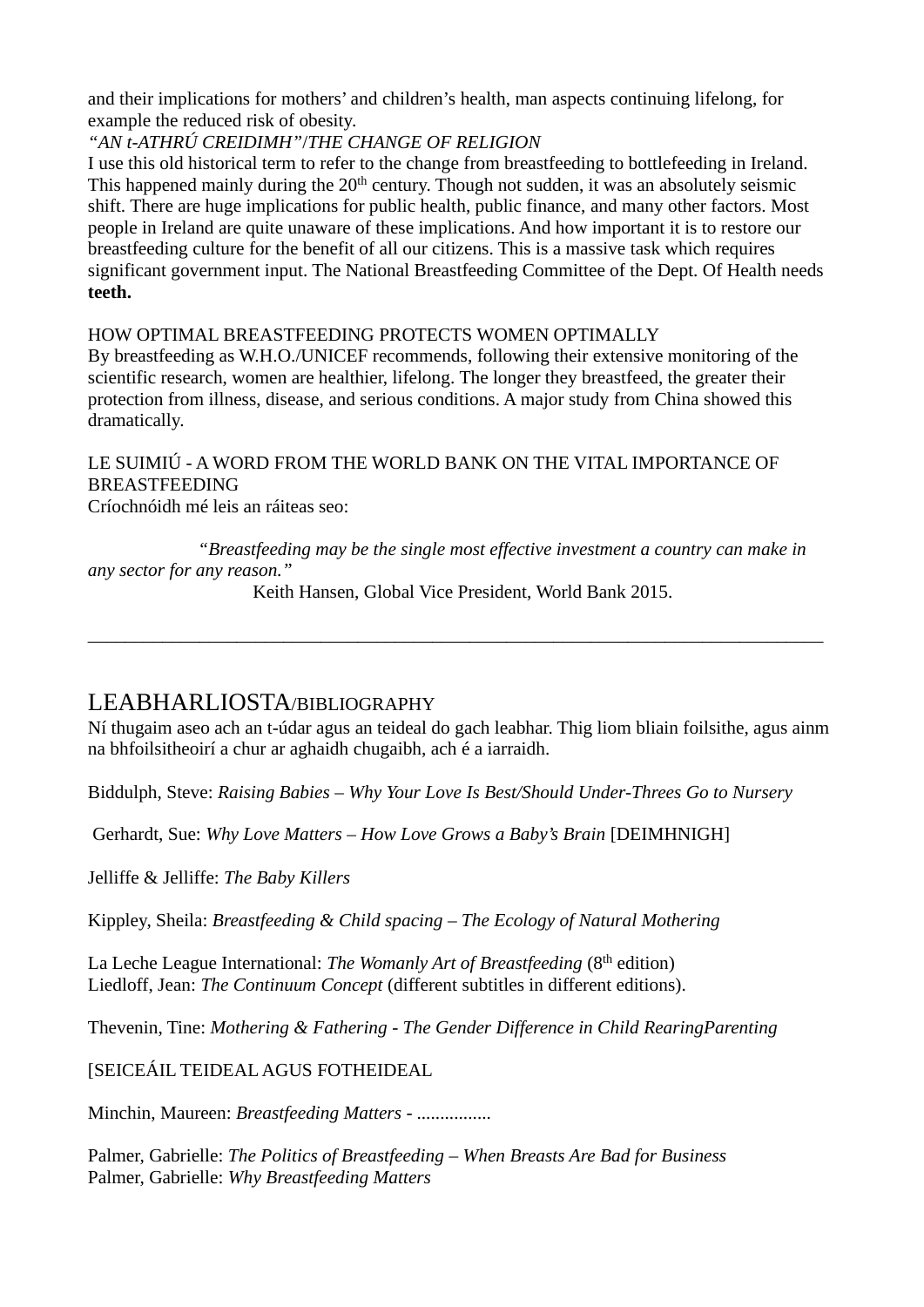The World Health Organisation/UNICEF: *Protecting, Promoting, Supporting Breastfeeding*

## TERMS

**Optimal breastfeeding/biologically normal breastfeeding**: this confers optimal benefits to mother and baby. Some of the benefits continue lifelong. It can be summarised in the two Key Recommendations of the W.H.O./UNICEF *Joint Breastfeeding Initiative* **Suboptimal breastfeeding:** This term is increasingly used in the bulletins of the UK UNICEF BABY-FRIENDLY website.

sustainable breastfeeding: sustainable mothering:

## **ACMHAINNÍ TÁBHACHTACHA SEACHAS LEABHAIR**

COISTE NÁISTIÚNTA TÁIL NA HÉIREANN/NATIONAL BREASTFEEDING COMMITTEE (IRELAND)

Is leis an Roinn Sláinte a bhaineann an Coiste tábhachtach seo. Go háirithe Mary Bird. Tá seirbhís leitheadach, fada, tugtha ag Mary do mháithreacha, go pearsanta, agus go náisiúnta, le dhá scór bliain, ó thaobh táil de. Oibrí sóisialta, sular rugadh a clann. Níorbh fhada di ina grúpa áitiúil de La Leche League (LLL), nuair a fuair sí oiliúint mar "Leader" le LLL. Níorbh fhada arís gur ceapadh í ina Area Leader do Leaders LLL san Eoraip uilig. Ceapadh í ar an Choiste Náisiúnta Táil, agus ar choiste táil UNICEF in Éirinn. Bean chumasach, eolach, ábalta, a bhfuil na heagrais sin uilig go mór faoi chomaoin aici.

BANC BAINNE CÍCHE NA hÉIREANN. IRELAND'S ONLY BREAST MILK BANK SAVES THE LIVES & HEALTH OF VERY SICK BABIES – AN ALL-ISLAND SERVICE Tá an Breastmilk Bank i gCo. Fhear Manach. Na mná a bhronnann bainne cíche spártha ar an Bhanc seo, agus na marcaigh motorbike a thugann é go dtí babaíní in otharlanna ar fud na tíre, is laoch gach marcach acu, a shábháileann beatha agus sláinte naíonán nach mairfeadh dé cheal.

### FOIRNE IONAD MÁITHREACHAIS A CHUIREANN I BHFEIDHM AN CLÁR *"THE BABY-FRIENDLY HOSPITAL"* ó W.H.O./UNICEF

Sampla an-mhaith de na daoine iontacha seo an fhoireann máithreachais in Oispidéal Ollscoile Luimní. Tar éis an clár Baby-Friendly a chur i bhfeidhm san oispidéal, chuir siad deireadh leis an ghalar marfach *necrotising enteritis (nec),* a mharaíonn naíonáin nuabheirthe. Agus rinne siad an éacht sin taobh istigh de chupla bliain. Chuala muid an nuacht iontach sin ag Comhdháil La Leche League na hÉireann.

World Breastfeeding Trends Initiative (WT*i*)

## AISTRIÚCHÁN/TRANSLATION OF THIS DOCUMENT

On request I would be happyto supply a translation of this document, as I have seen too much gobbledeegook in Google translations, and even in official translations from Irish, which are often unintelligible. The above requires very accurate and knowledgeable translation, to be meaningful. I would need to be free for a few days to carry out that task, and consequently to be given adequate notice.The subject is too important for inadequqte translation.

FOCLÓÍRÍN/GLOSSARY